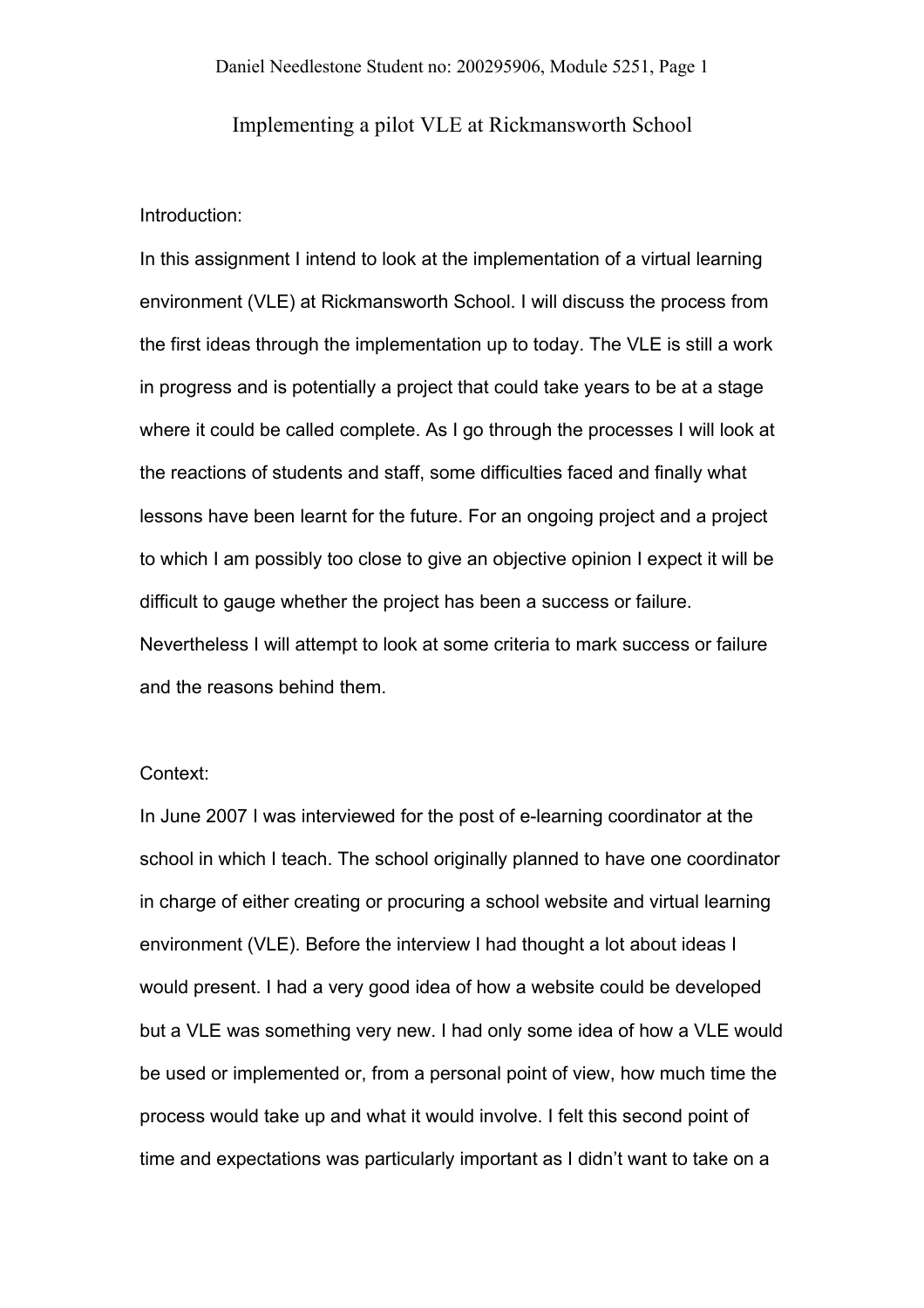job which I couldn't complete. During the interview process I presented my vision for a website as primarily a publicity tool for the school and a VLE as an educational tool. I explained that while the time taken to build a website could be predicted a VLE was a something very different and a much bigger project with the potential to change the teaching and learning culture in the school. I didn't present a complete vision for a VLE and explained that it was a project that required a great deal of planning before the school committed to a solution.

I was offered the job but to my surprise it was to be solely in charge of the implementation of a VLE while another colleague was put in charge of the website. I was very pleased that my opinions in the interview had been taken seriously and acted on so quickly and this certainly empowered me with a great deal of responsibility and trust.

## Why the school wanted a VLE?

The DFES October White Paper gave two points that were taken as targets in relation to learning platforms. In 2005 the DFES then published a target that "all pupils will be able to access a personalised online workspace capable of supporting an e-portfolio, by 2007-8 (DFES, 2005). Further more ambitious goals were set for later years but most targets lacked detailed explanation. This could be on purpose as VLEs and learning platforms vary enormously (Barajas, 2000). Along with these guidelines there are government agendas both for increasing use of ICT in the curriculum and personalisation of learning (Becta b, 2005). A VLE lends itself very well to both of these agendas. When I was given the task of implementing a VLE I was not given a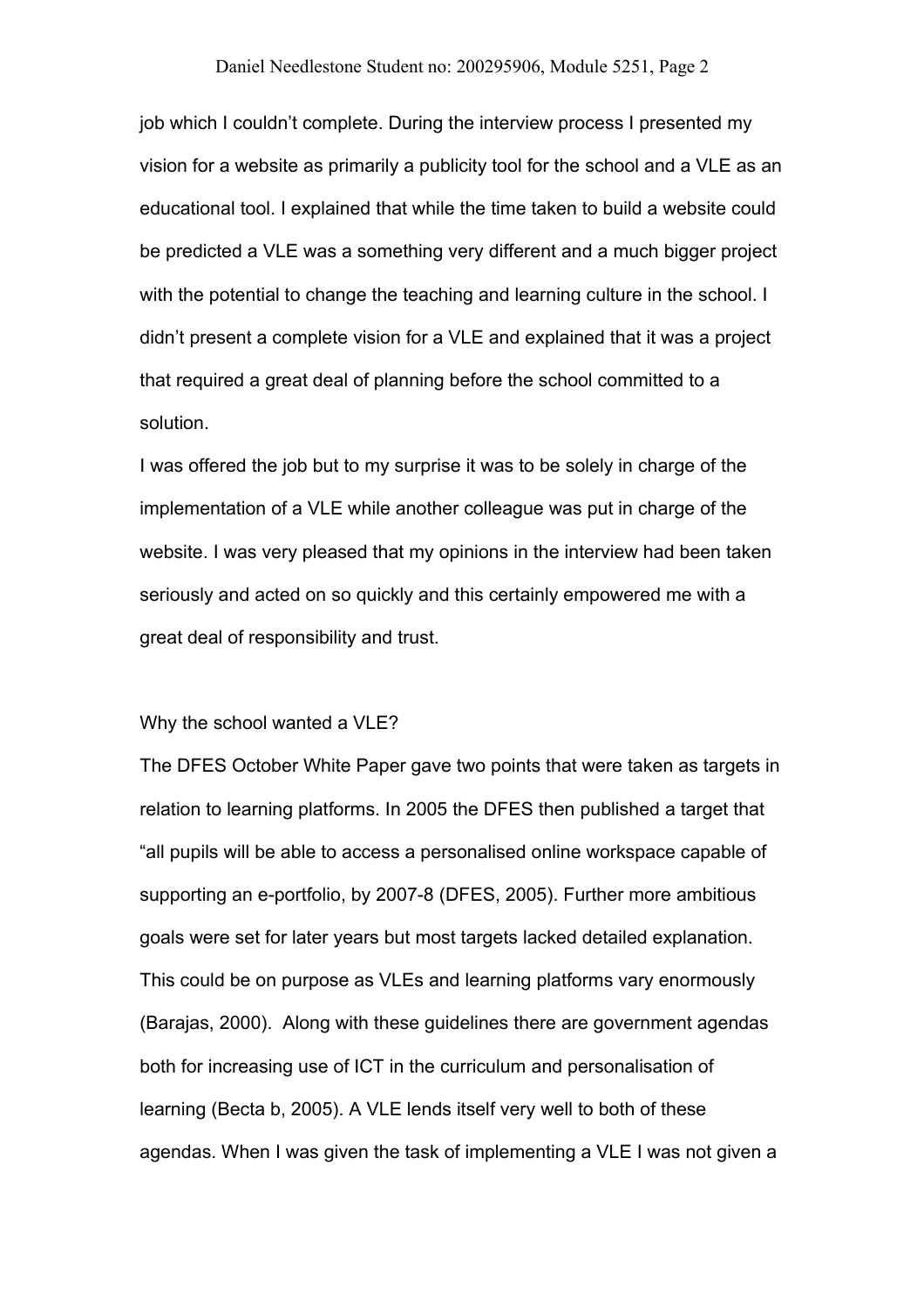remit or timescale I had to stick to. My belief is that like many schools my school's primary objective was to meet the government target. Although this may sound cynical it is exactly what the target is for and the senior management that made the decision to appoint me were not just doing so to tick a box but to empower someone to introduce a new technology to make a positive change to teaching and learning in the school. You don't need to understand exactly how aeroplanes fly to know that they make transportation around the world much faster. Similarly headmasters and other decision makers in education have been told that VLEs are a future technology that has the potential to bring many benefits.

## The Picture Nationwide

Some schools have been using a virtual learning environment for some time and are on their second or even third incarnation of their VLE (YHGfL, 2007). But most schools are still finding their feet. In particular some Primary schools are struggling as they do not have the desire, staff, technical support or money to get involved. Many local education authorities (LEAs) have chosen or bought in a VLE on behalf of all the schools in their area. Examples of this include Fronter chosen by the London Grid for Learning (LGFL), Moodle chosen by Cumbria and Lancashire (CLEO) and Uniservity in Rochdale. Some LEAs have just done this for Primary and/or special schools while some have done it across the board. Where I am based in Hertfordshire the LEA and local broadband consortia (E2BN) have promoted the services of two or three suppliers but have left it to schools to choose what they want to do.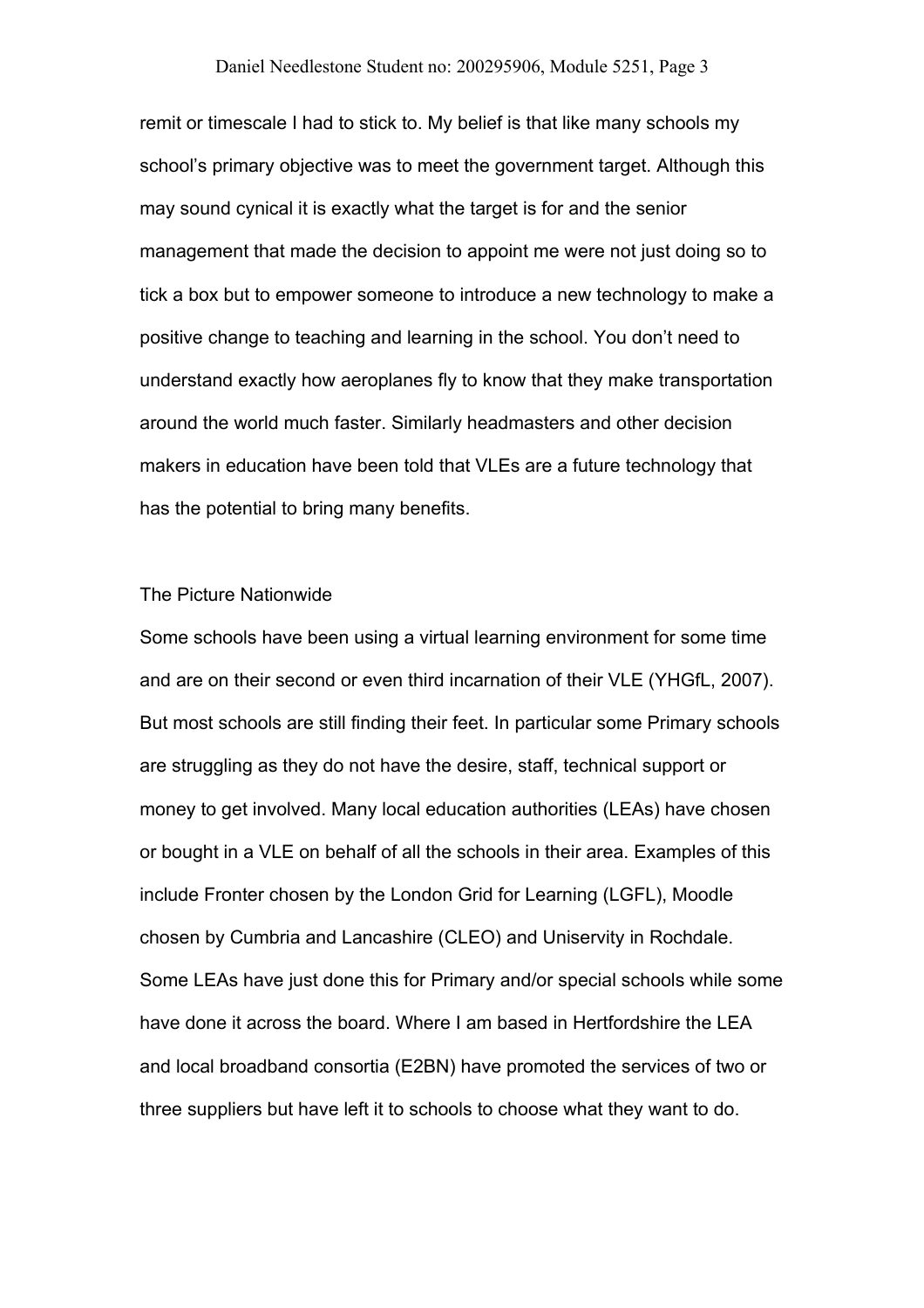The Local and School Environment:

The school is fully networked with 3 computer suites for discrete ICT, 1 for business studies, 1 for music and 1 for cross curricular use. Suites contain between 20 and 30 computers so ideally when students use the room they have a computer to themselves. Additionally many classrooms will have one or two PCs in the room. The school has interactive whiteboards in most departments many of which have been installed in the last 2 years. At the end of 2006 laptops were issued to all teachers and a wireless network installed across the school. The main reason for this initiative was to move the school towards using electronic student registration using the laptops wirelessly. This was phased in from January 2007 and made compulsory from September. The same system has been used by teachers for entering student grades once a year and school reports are done using an in house electronic system. Although infrastructure is important staff motivation is vital (Lennon, 2003). The ICT ability of staff is mixed. There is no structured programme of staff training in ICT. I have run 4 or 5 short sessions of staff training over 2 years and those that have attended tended to be keen to use ICT but very nervous at the same time.

### Students:

Students of the school tend to have very good ICT access at home. In a recent survey of Keystage 3 pupils 98% had internet access at home, a further 30% had a computer in their room (Barham, 2007). Although the digital divide is smaller than nationwide there are some students who don't have access to ICT at home and others that have to share one computer with many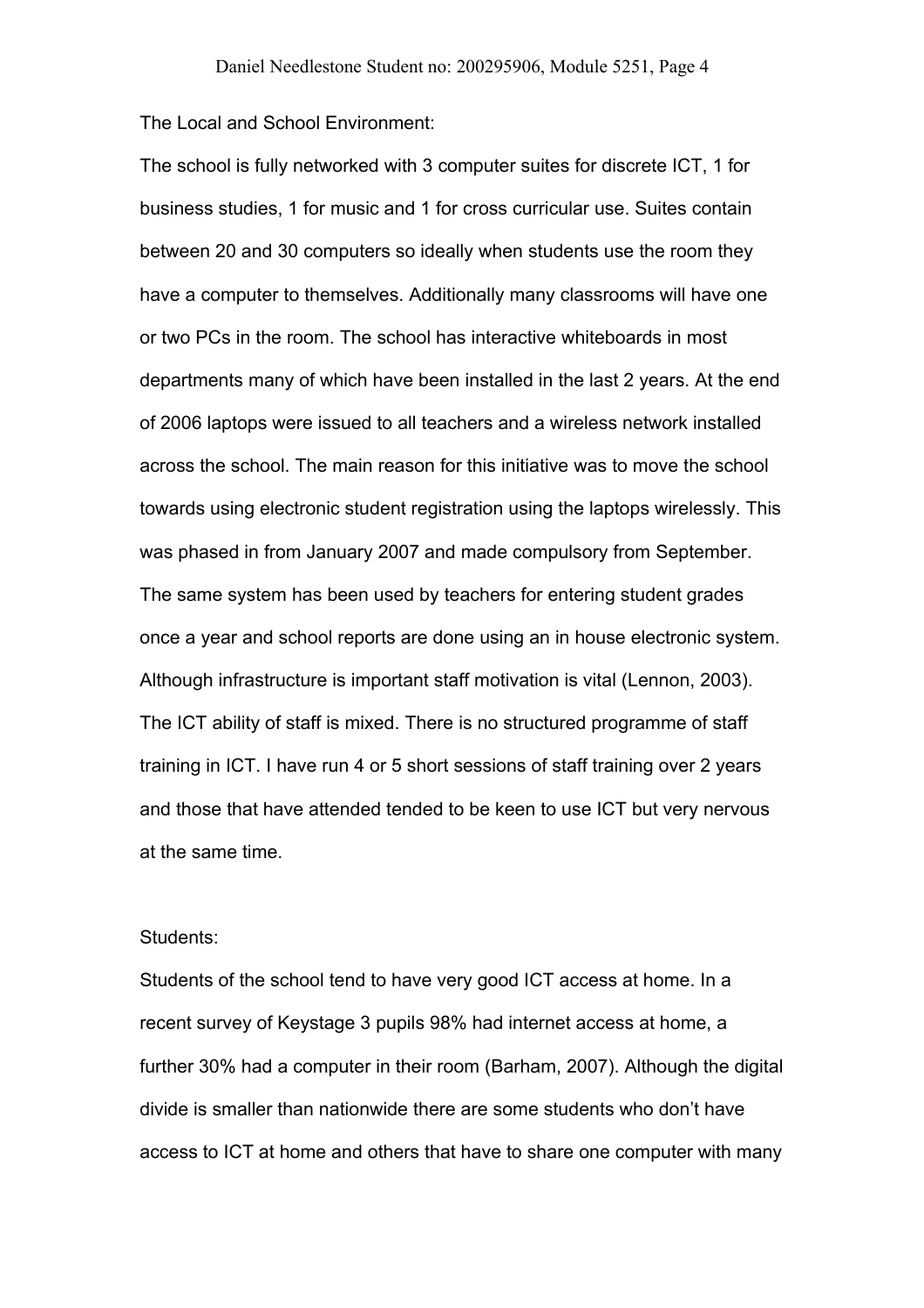other family members so have limited access. At school there is mixed computer access. Students have ICT lessons for one hour a week until age 14 but outside of this there is only one cross curricular room for the entire school of 1200 pupils. At lunch, break and after school students normally only have access to 3 to 6 PCs in the library. In recent school surveys access to computers has been rated low by both parents and students (Kirkland, 2007).

## Who makes ICT decisions?:

As ICT is used in many different ways in the school there are many different people who have been involved in the evolution of ICT in the school. To put my role in context is important. When it comes to making big decisions about spending or infrastructure there are a number of staff who may have a say in any decision. First there is the Headmaster who has the final say. A deputy headmaster who supervises ICT in the school and line manages the VLE part of my job. The head of ICT makes the final decision about what is taught in ICT lessons. The network manager has to keep all of the software and hardware working and could be potentially burdened with VLE admin. The ICTAC coordinator is in charge of ICT across the curriculum. In addition individual department heads, interested or concerned teachers, the school creativity coordinator, school governors, LEA advisors, bursars, pupils and parents can all have a say in decisions and affect the final outcome. Keeping all of the players happy is something that I continually have in mind. A recent document produced by Lewisham local authority took feedback from VLE users to identify a list of potential user roles. Ten partners were identified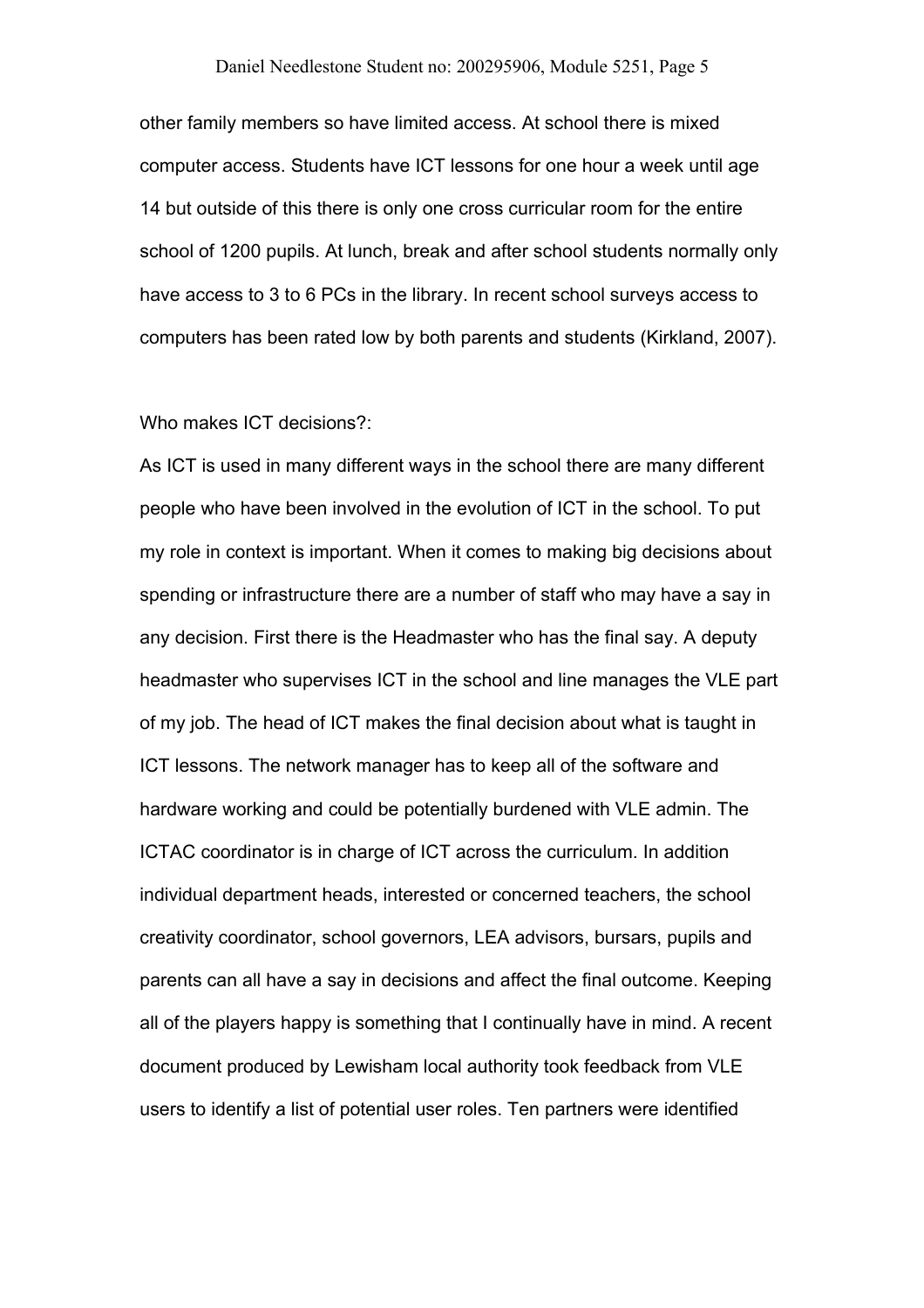showing that the introduction of a VLE is not a one person job (Deadman, 2007).

Context:

# Starting out:

One thing that was made clear to me at the start of the project was that I was not expected to create, maintain and a run a VLE but rather be in charge of the process of getting a VLE working for the school. Deciding on the why when and how of a process can depend very much on the final VLE used (Barajas, 2000) and accordingly in June 2007 I started off with a simple three pronged plan.

- 1. To research and learn as much as I could about VLEs by reading literature, viewing VLEs and visiting local schools using VLEs.
- 2. To find out what different commercial systems were available and to evaluate these systems.
- 3. To experiment with a VLE myself using a previously installed but seldom used version of Moodle.

The first research stage was necessary as my only real experience of using a VLE had been on my distance learning Masters at Leeds University. Though this had given me some models of how a VLE can work it was a long way from a Secondary School environment. I wanted to make an informed decision, read reports on how VLEs had succeeded or failed in schools and I hoped to be enthused, motivated and inspired with new ideas.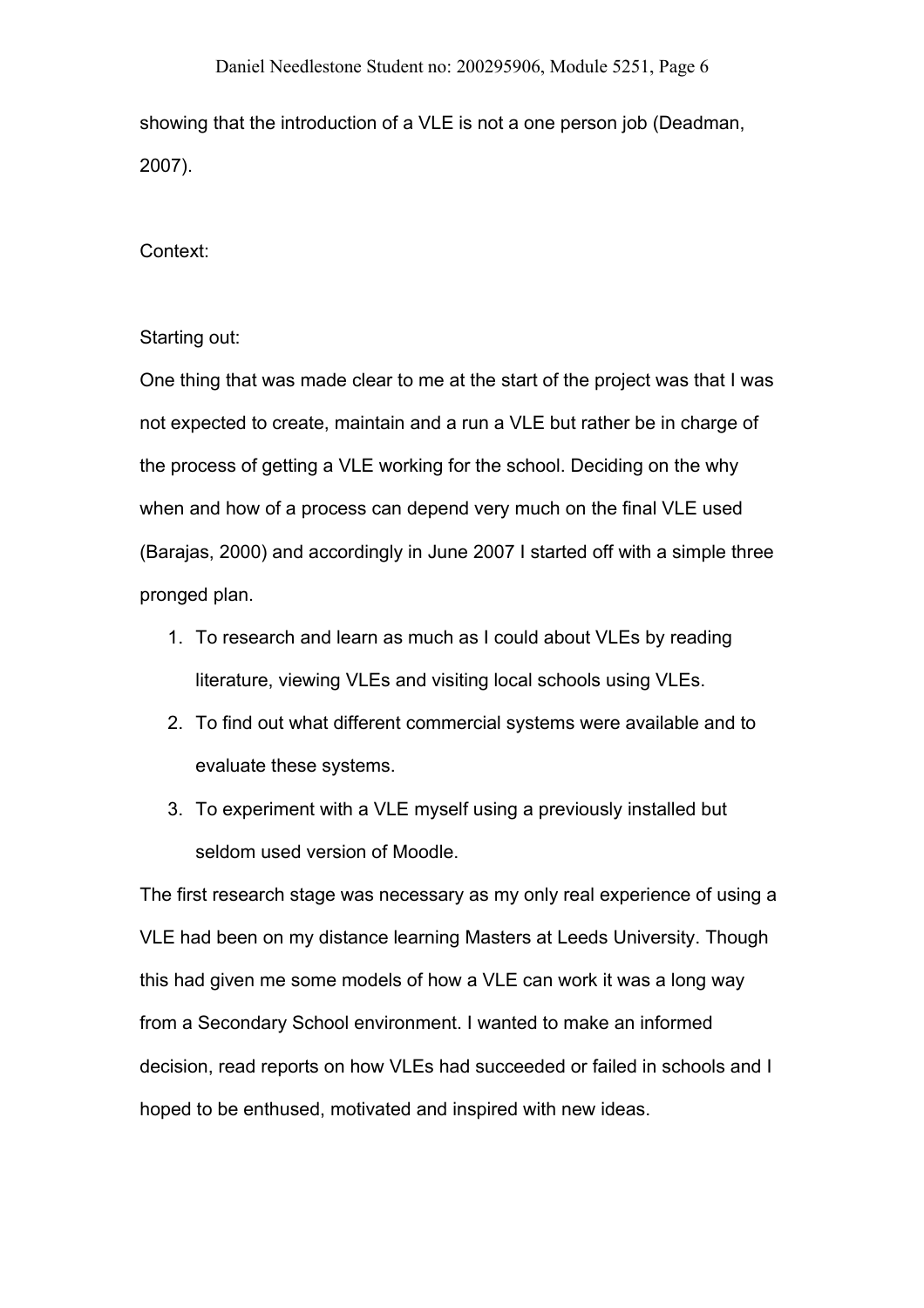At the same time I started looking at what commercial systems were available. From keeping my eyes open in previous years I had some idea of what was available but I was surprised to find how many choices there were. I started off looking at the Becta Learning Platform Services Framework Suppliers (Becta d). Becta is the UK government agency for ICT in education. The framework is a list of suppliers who came through Becta's tendering process. The list allows large purchases of equipment by LEAs without having to go through lengthy EU processes for tendering.

I took a look at all of the providers' websites and looked for unique features and examples of successful use in local schools that I could potentially go and see. I also asked on internet forums if there were schools using a VLE willing for me to visit to see what they did. I found out very little. Most providers had very little information on their websites, no prices and few case studies. Few schools got back to me and none were located conveniently for a short visit. I decided that evaluating the systems comprehensively in a short space of time was unrealistic and unnecessary. I put step two on hold to concentrate on steps one and three. In the next section I will describe how I went about implementing and experimenting with a pilot VLE in school.

Implementation:

Step 1 – Setting up a pilot system.

As noted earlier I already had a version of Moodle installed from earlier in the year. I decided this would be a good starting point for my pilot VLE because it was a cheap and fully featured VLE that I could experiment with without taking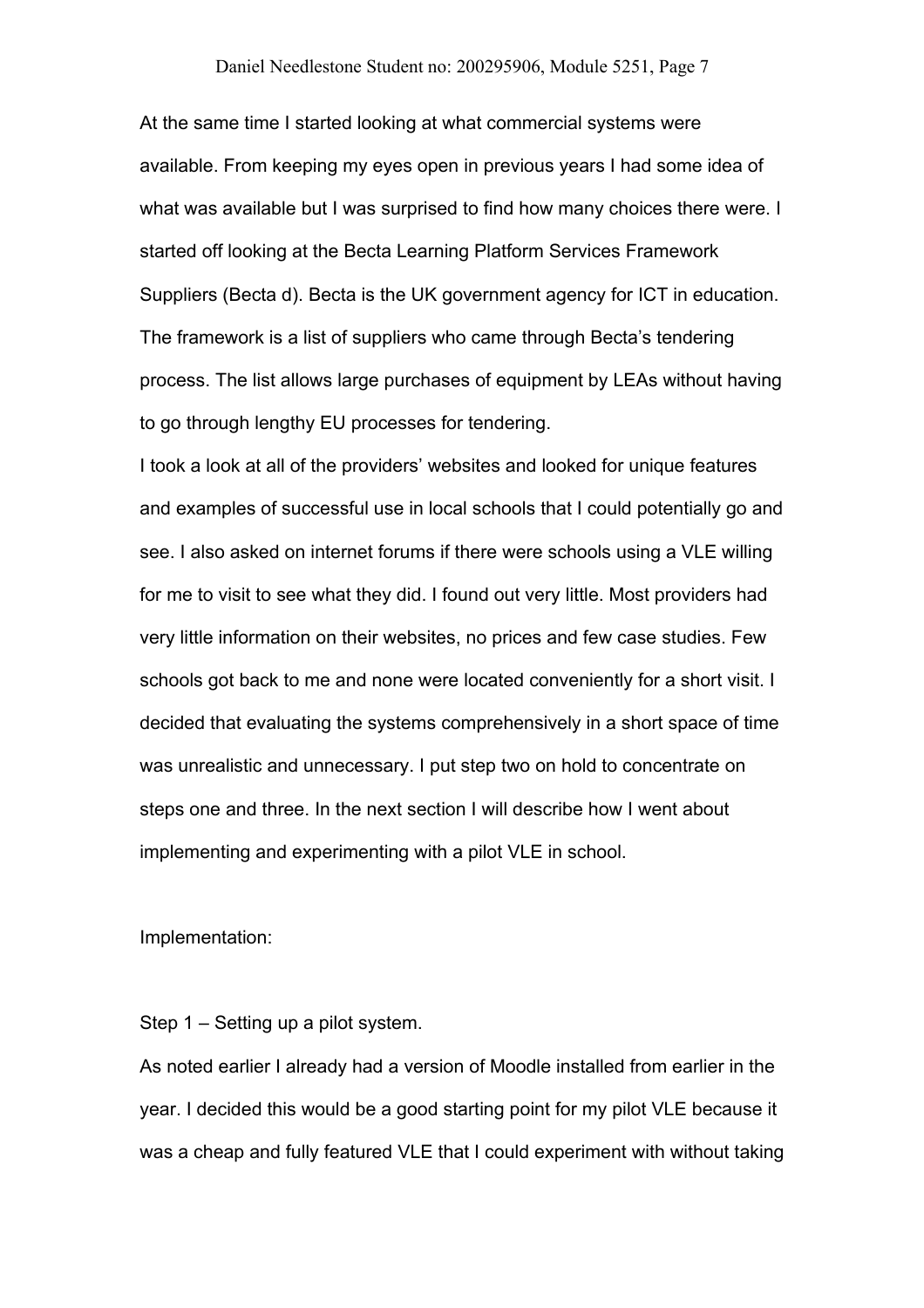too many risks. Over my school summer holiday I spent time using, learning and tweaking the VLE. This included upgrading to a later version, adding and customising the user interface, creating graphics and testing and installing extra modules especially some for administration. Much of this was technical behind the scenes work rather than preparing educational materials. Many say this isn't a job a teacher should be spending their time on as it's not a job that demands educational expertise (Deadman, 2007). I felt it was particularly useful and time well spent. It gave me a detailed understanding of the administration of the system. It made me think about how a VLE could be customised for different solutions or environments. Finally it gave me a great deal of pride, ownership and enthusiasm over the project.

Two features that I put emphasis on were making the VLE appealing and child friendly and trying to replicate some social networking features so popular with children out of school. To make the website appealing I made sure the graphics and template used were professional and clear. Many VLEs I had seen were grey and blocky which I found very unattractive and I didn't feel would appeal to kids. I chose a catchy name for the VLE to make it easy to remember, www.rickypedia.org, a name devised by some students which I thought was brilliant. I also added in a bright analogue clock with the title "Ricky Ticky Clock". A play on the school and website name that has raised many smiles from both staff and students. Finally on the front page I added RSS news feeds to CBBC Newsround (a news service aimed at children), and to a quote of the day, mimicking the quote of the week that students see in their personal school planners.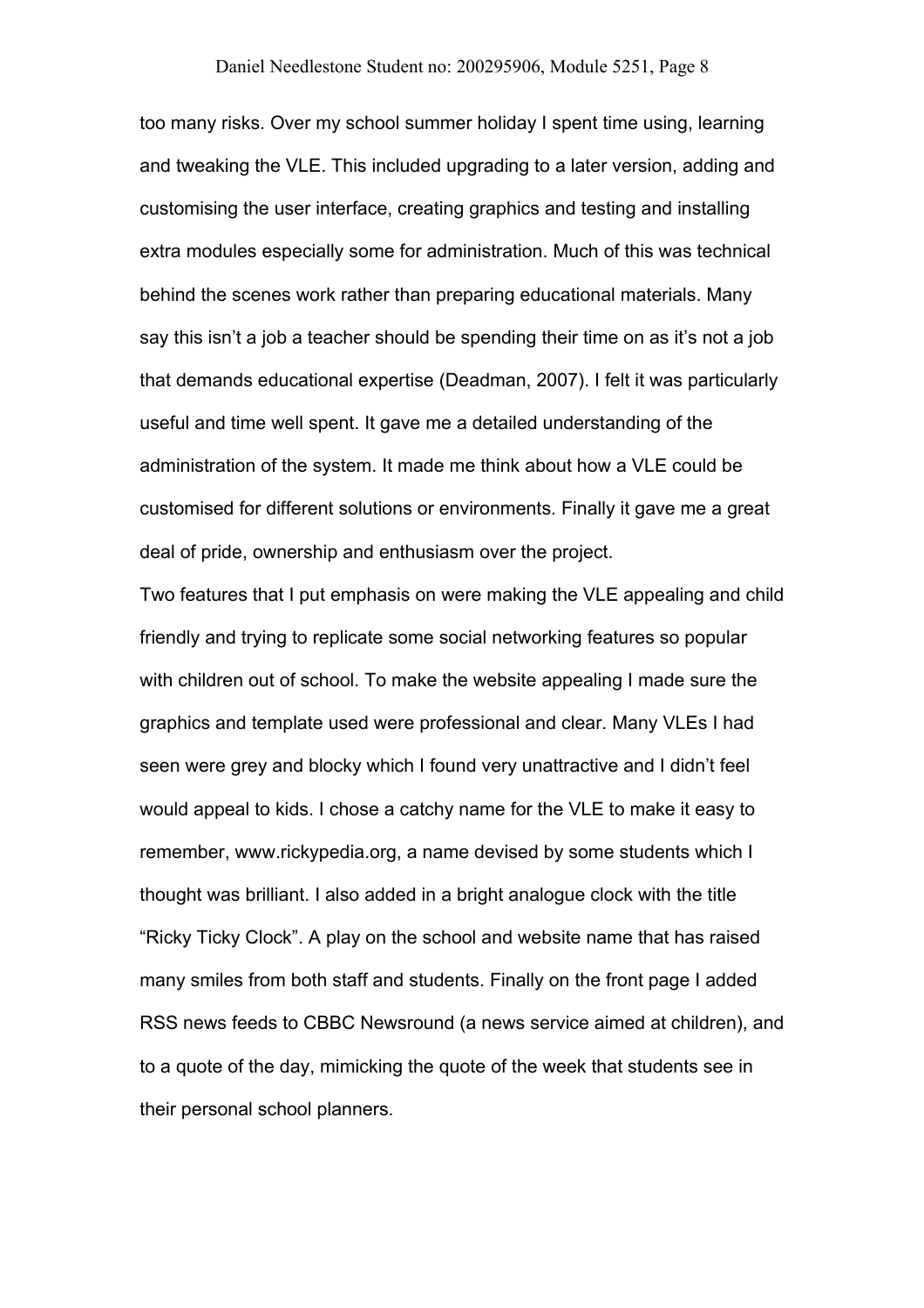To encourage a social dimension to the VLE I added areas in the user profiles where users could add their favourite books, films, hobbies and TV shows. I also added general discussion rooms named "Student Room" and "6<sup>th</sup> form area" for students to send public asynchronous messages to each other.

Step 2 – Trying the system out with real students.

Step two was aimed at me learning to use the features of the system, getting an idea of how the system could change learning and teaching and seeing the response of the students. I chose two classes to experiment with; one year 13 A-level Computing Class (age 17 and 18) and one year 10 GCSE ICT class (age 14 and 15). Both classes had access to computers in all lessons and being ICT based courses both had students with some kind of prior interest in ICT. I set up an online course for each class and also populated the VLE with two ready made courses for the subjects that were freely available on the internet. Both ready made courses were just collections of rather bland notes and I had no expectations of making great use of either course but I put them up in case some students found them useful.

To introduce the system to students in lessons I started by showing students how to log on, getting them to change their password and showing them how to change the information on their profile. The next task done either in class or set for homework was for students to create an avatar for their profile (a picture or character to represent them). I told students they were not allowed to use a picture of themselves, this was purely for security reasons. I hoped this first use of the VLE would be a fun and interesting experience for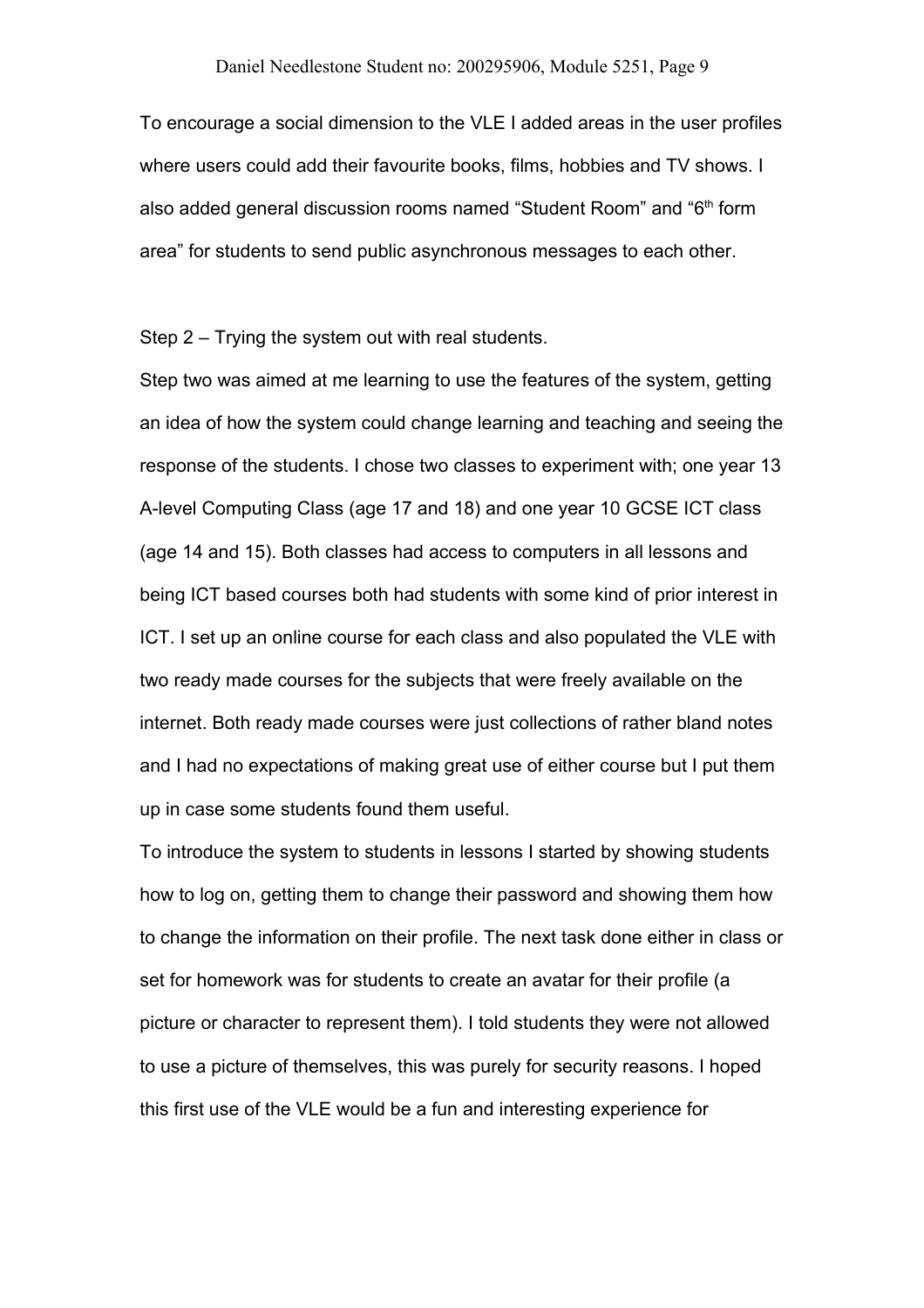students. About 25% of students had technical problems uploading their avatars at home and required further guidance to get them to work. I started straight away setting online homework for students using the different features of the VLE. Some homework made use of the "set assignment" feature in Moodle allowing me to set homework online, for students to submit it online and for me to mark it. Where I did this I made the decision not to force students to submit homework online but to give them the option of working online or on paper. I did this partly as I didn't want to force the system onto students but for them to choose to use it. I was also interested to see which students chose to do homework online. Initially I set easy and interesting homework hoping that students would have a positive experience of using the VLE. Providing motivating activity can make a big difference in students' enthusiasm (Lennon, 2005) so alongside this I also tried to experiment with as many features of the VLE as possible. This was for three additional reasons, to allow me to experiment with the different features, to see students' reactions to different features and to build up a collection of good practice to eventually use as exemplars for other staff. So this wasn't done gratuitously I had to think up creative methods of using these features. Some features were easy to use while some required more thought. Creating a collaborative glossary for keyword definitions and a wiki for creating student made revision notes seemed obvious steps. A database for coursework ideas and parents evening times, a forum for students to discuss ICT stories in the news and a quiz for students to create their own questions to test each other required considerably more thought to implement.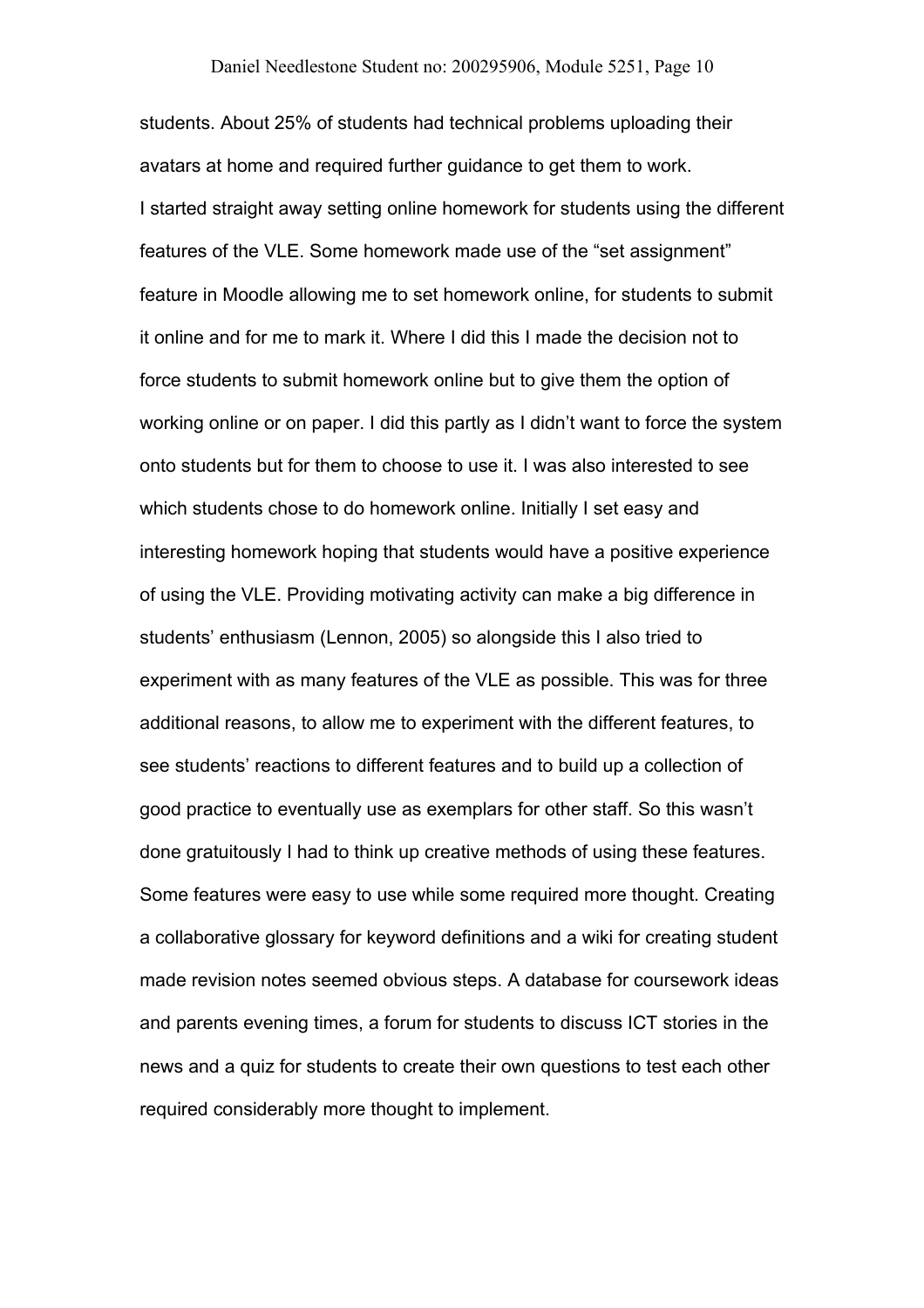I got into a routine with both classes as to how resources were added to the courses. For my year 13 class, before each lesson, I would add a brief outline of the lesson and the homework. The brief outline would sometimes just be two or three lines listing the chapter of the textbook we would be using or links to websites we would be using. For my year 10 class I would put up homeworks every lesson and resources to help students with project work as and when needed. The resources would normally be digital copies of paper handouts we had given students as well as a few links to helpful websites.

Step 3 – Explaining my plan and the issues to stakeholders. Having stakeholders especially senior leadership onboard is critical to the success of any teaching and learning project (PWC, 2004). Partly to do this and partly to educate and inform on the different issues regarding the implementation of a VLE I created and distributed a guidance document. This document covered issues that I thought were important to understand including technical issues, features of a VLE, potential problems with implementation, training issues, e-safety, updating school policies, integration with current systems and a basic action plan. Although there are lists of important institutional requirements for a VLE (Ingraham, 2002) I concentrated on what I thought were the most relevant issues. I distributed this document to six members of staff, the head-teacher, a deputy head-teacher, the network manager, the head of curriculum ICT and the school librarian. In addition to this I tried to drip feed useful reports, articles and videos on VLEs to these same people to try and show them different possibilities and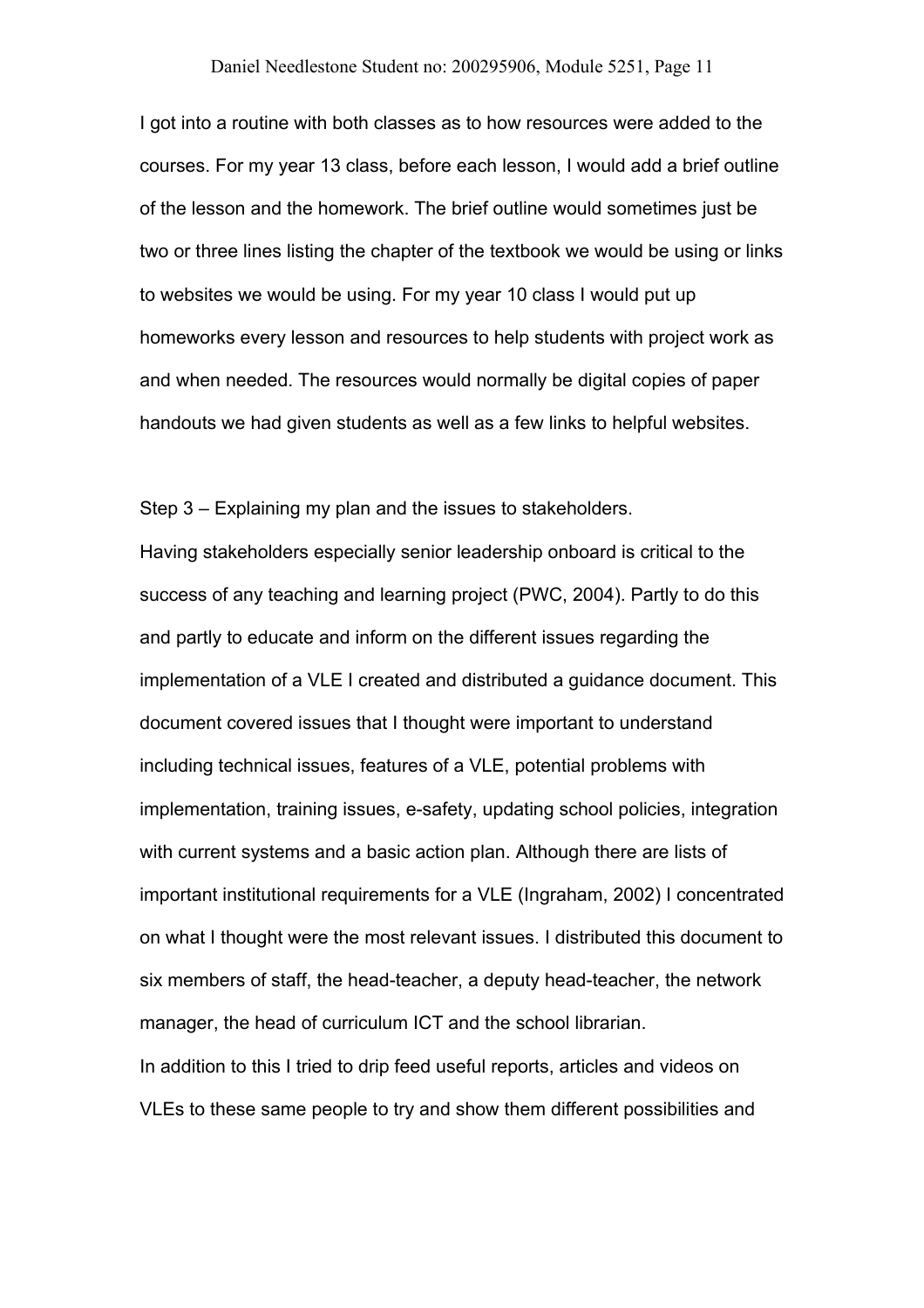uses of VLEs. This was done either as I came across information or as I found time to share it.

Step 4 – Opening the VLE to interested teachers.

So far I had not added any teachers or subjects to the system apart from myself. I decided I was ready to open the project to other interested teachers. I offered the opportunity by putting a message on the electronic messageboard on the staff registration system and by making a short announcement in a morning staff meeting. I made a decision not to heavily advertise or push the meeting to staff. My message invited anyone who was interested in trying out some e-learning using a virtual learning environment to come along to a meeting. I hoped this way to get an enthusiastic group of lead teachers to eventually act as a stepping stone for getting the rest of the staff on board. Winning over this group can make a large difference in staff enthusiasm (Lennon, 2003). The meeting, at lunch in school, was small but well attended with representatives from English, French, Science, Maths and Art. During the meeting I gave a short rundown and tutorial of features of the VLE showing what my classes had achieved so far. I asked teachers to pass me lists of the students or classes they wanted to add so I could create them rooms to use for their course. I also created a sandbox staff area for staff to experiment with the system without having to worry about causing any damage.

As a result of the meeting two teachers gave me lists of students the same week to add to the VLE. There was an initial delay getting them started as I had to pass the students' names to the network manager to get the students' usernames. For the next class added I bypassed this step by asking teachers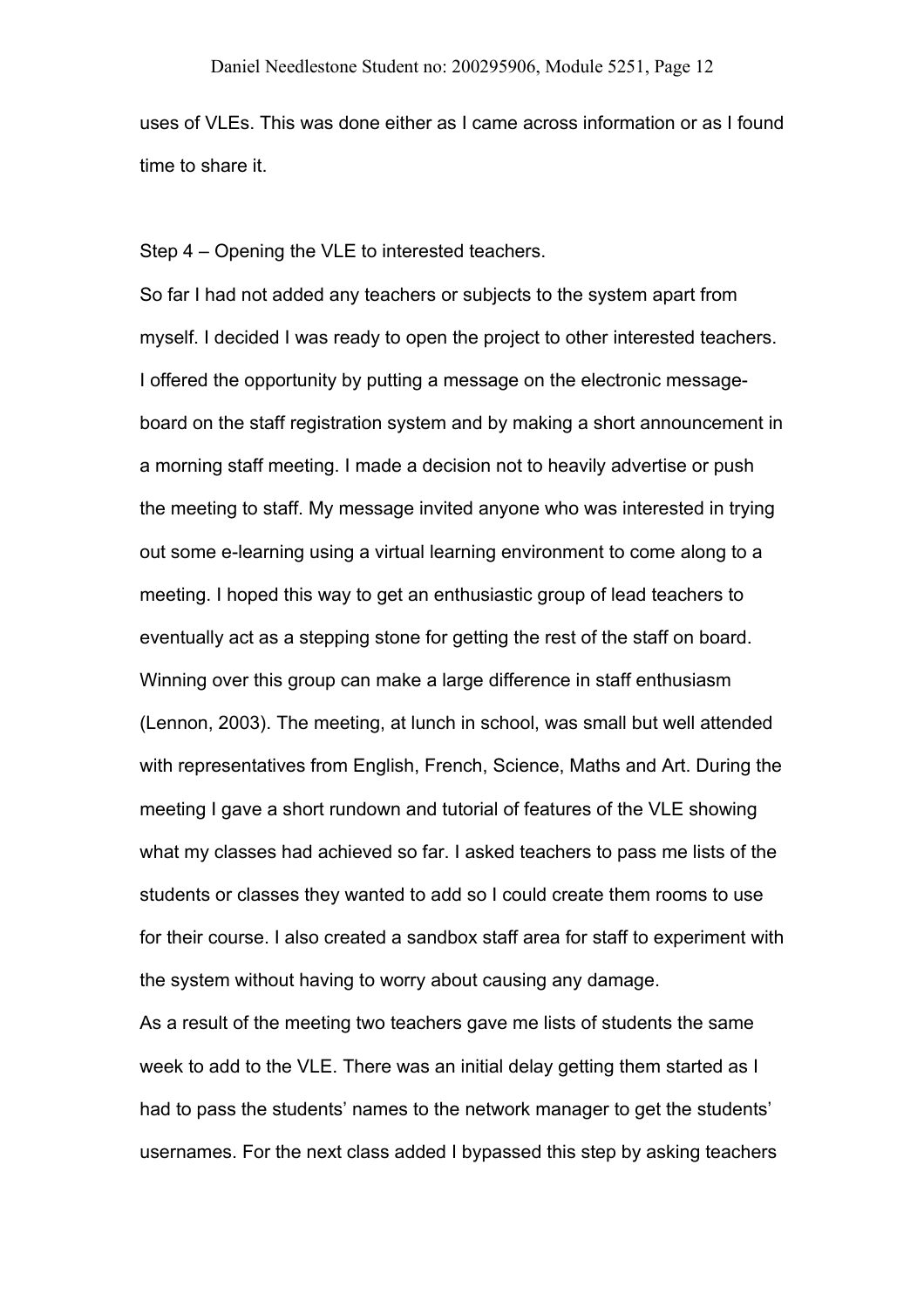to collect students' usernames from the students themselves though this did create a little more work for the teacher. One English teacher immediately started using the VLE; the other interested teacher took a month before she got started. The English teacher immediately made use of chat rooms, forums and the glossary to help with students' creative writing. She described herself in her own words as 'useless with computers' and I was surprised and impressed with the way she had used the VLE. It was very different from what I had expected. I was also slightly jealous that the year 12 English students had so quickly embraced peer reviewing each others work while my year 13 students only really used the system for handing in homework. Nevertheless I was inspired by this quick success. The other teacher, a Chemistry teacher, moved along with her class much more slowly in fits and starts. Only in the last month has she really started using the VLE regularly which coincided with an external inspection of the Science department. I found out later that she had put using the VLE into her department development plan. This didn't make her a more or less enthusiastic user but it did mean that she made a particular effort before the inspection to start integrating the VLE into her teaching. The other teachers that came to the meeting have still not started using the VLE with their classes. They have told me they are still keen to get started but just haven't found the time.

## Step 5 – explaining the VLE at a staff meeting

Although this wasn't something I had initially planned it certainly warrants mentioning. The head-teacher asked me if I would do a presentation at a staff meeting on the VLE. My short presentation explained government plans for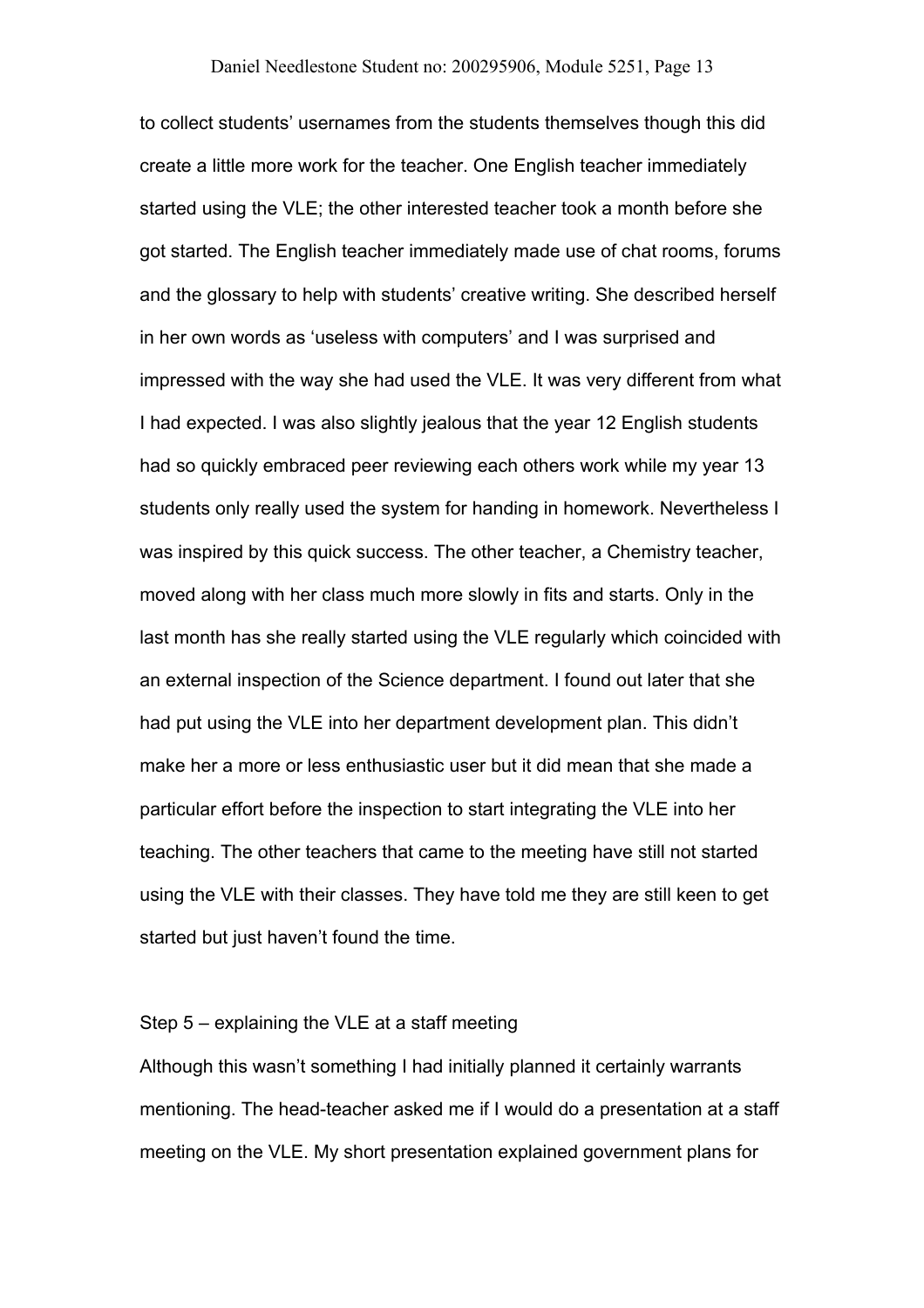VLEs in schools. I then explained what VLEs have to offer both students and teachers. Finally I gave some examples of how teachers and students had been using the system in school so far, both in English and ICT. The reaction from staff was very positive and I offered any interested staff an opportunity to start using the system with individual classes as and when they wanted. Over the next week six teachers came to ask me more about the system. I created them all usernames to allow them to access the system, view existing courses and play around in the staff sandbox. Most of these teachers only logged in once or twice and then seemed to forget about the system. Some would occasionally come up to me and apologise about not having time to experiment or having forgotten to pass on lists of students but further progress was limited.

Step 6 – getting more teachers interested and consolidating existing users. On an informal basis I made some time to help teachers using the system by giving them bits of one on one help. I regularly reminded teachers who had expressed an interest in using the VLE, but hadn't yet, that I was happy to help them out as soon as they were ready. I also added some more teachers to the system so they could look around and experiment. After doing this two more Science teachers added classes and gradually started adding resources and using their online spaces with students. My experience confirmed that teachers are happy to use technology as long as they have help and support (Padmore, 2006).

Step 7 – trying the system with other age groups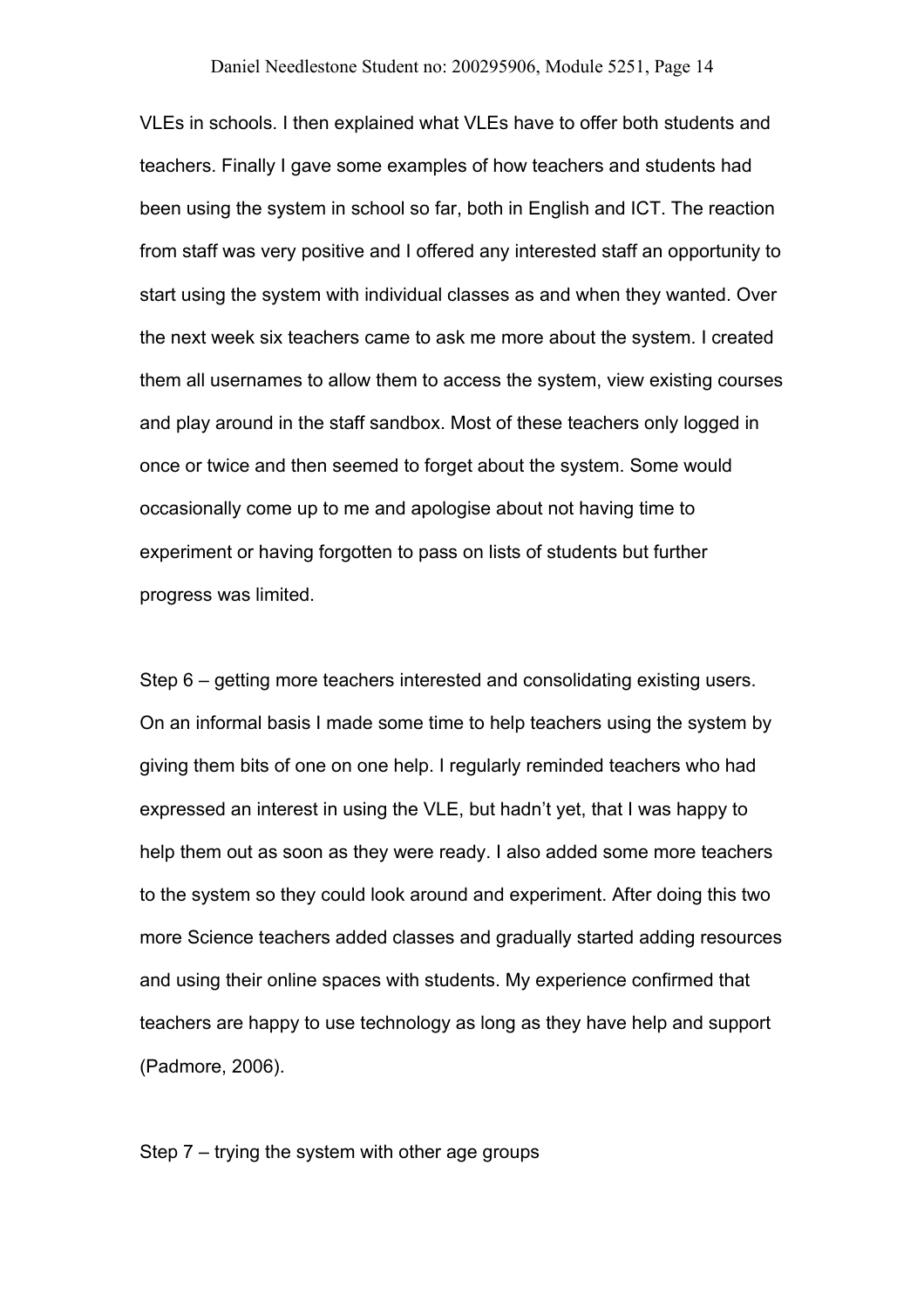So far most students added had been 6<sup>th</sup> form students (aged 16-18). I think this was partly down to them being older and more responsible but also because teachers have more time with a smaller group of older students compared to other age groups. This means they can experiment more and sometimes are looking for more diversity in their lessons. The reaction from older students had been positive but they had tended to use the VLE in a formal way by only using parts relevant to their lessons such as handing in homework or completing tasks. I wanted to add some younger students to see their response to the system. I went and added 60 year nine students to whom I taught ICT. The students were taught in groups of 20 in their normal lessons and I uploaded students in those groups of twenty, the first two groups at once and the third after a month. I followed the same steps when introducing the system that I did with the older students and I was impressed at the way students took to the system. They were very eager to write about themselves in their profile and many took a great deal of care in customising an avatar. Some students went a step further and edited their profile as they would their Myspace page by adding animations and colourful writing. The younger students were also avid users of the messaging system to message their friends and classmates. Without prompting they also posted messages on the social board that I had set up. Many posted messages in their own time at home such as asking if anyone wanted to chat or what people were doing at the weekend. In the classroom space students' activities were similar to the older students but using slightly more informal language in their answers. The younger users certainly seemed more eager to use the social features of the VLE. There are three possible reasons I have thought of for this. It could be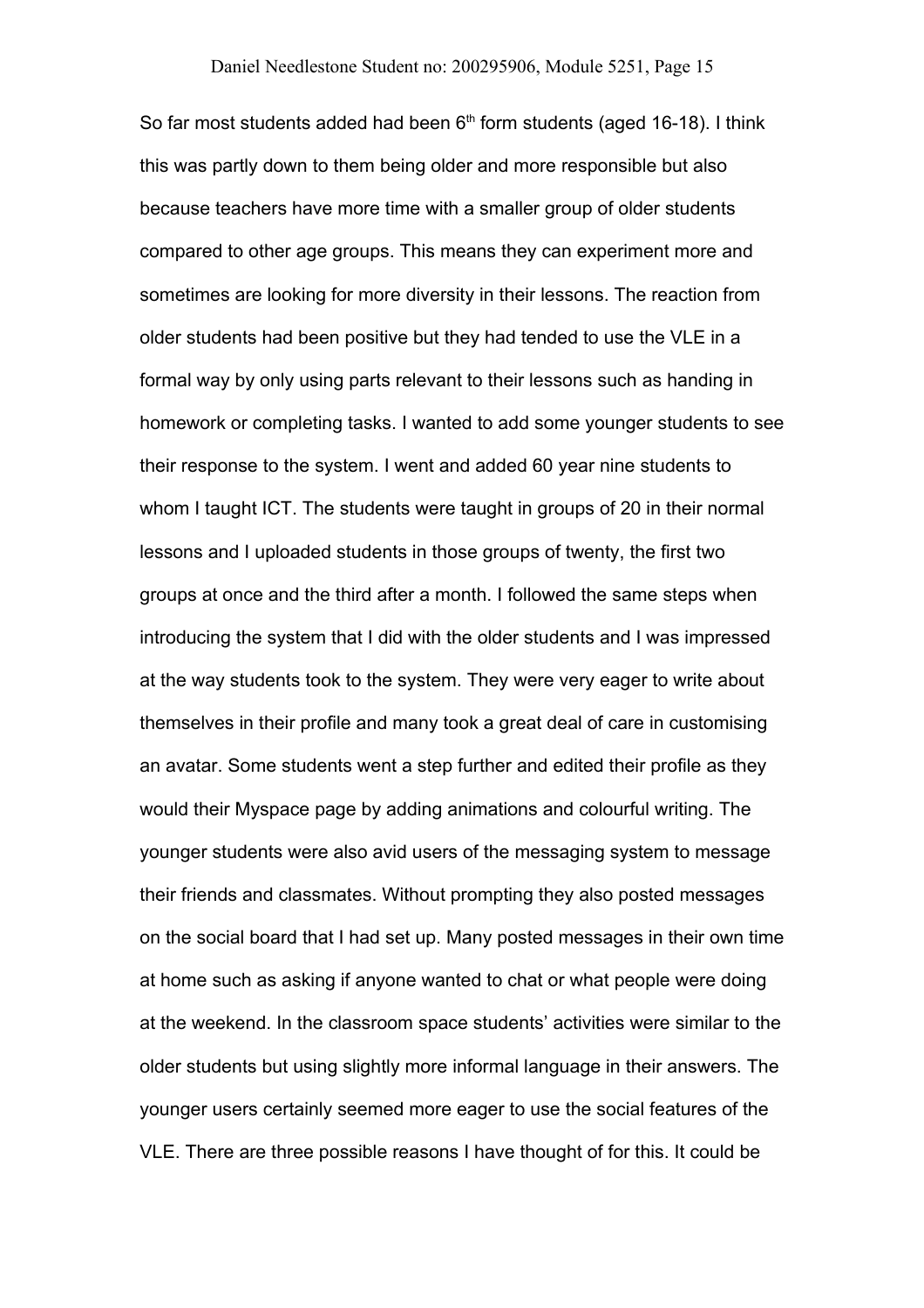because they have grown up and are more familiar with online tools and environments. It may be because they are less self conscious than their older peers when writing public messages. It could also be that they had a larger social group online so were more eager to communicate with peers. From the nature of the messages such as "anyone want to chat" and "what r u doing this weekend" I think the last factor plays the largest part but all three factors play some part.

## Step 8 – adding extra-curricular clubs

Step eight is that final step that I have got to so far. It wasn't something I had originally thought of but when I started running two lunchtime clubs it seemed an obvious next stage to allow the club members to build a community and carry on their clubs outside of school. It also gave me a chance to try the VLE with a small group of the youngest pupils in the school who were enthusiastic enough in ICT to attend an ICT club. So far I have added a computer clubs for girls group to the VLE. We spent a club session learning to navigate the VLE, change passwords, customise profiles and add an avatar. I tried to make the room appealing to students by adding plenty of colourful pictures and splitting it up into four clear sections. Chat, Share Your work, Wiki and Help. The girls didn't notice the different sections until I pointed them out the next lesson but immediately worked out how to send instant messages to each other and had great fun doing so. I plan to encourage club members to start sharing and commenting on each others work and having some asynchronous discussions on the work they are doing. When a VLE is used in activities outside of formal learning it can help cement the VLE in the holistic life and culture of a school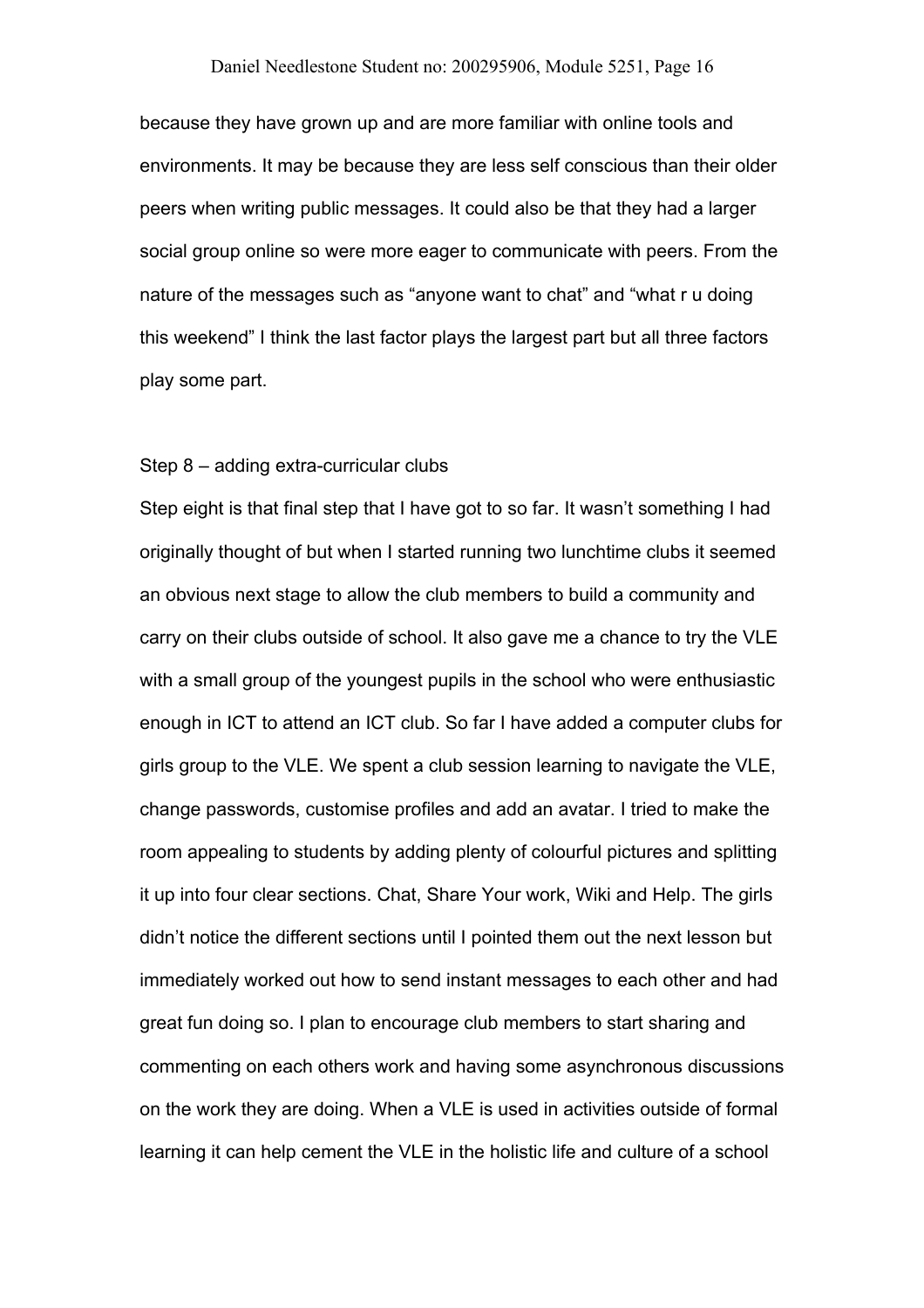(Barajas, 2000). The students I have experimented with certainly don't relate the VLE to classes but to learning with a group of friends.

Two Further steps to be done or in progress:

Step 9 – getting a department involved

The next step I plan to do is getting a whole school department to start using the VLE. I can then work with all teachers in the department on planning activities and resources and train them to use the VLE. I hope this way that the department can create shared resources and inspire each other to use the VLE in different ways.

Step 10 – evaluating systems and choosing a final system

I started this step at the start of the project when I started looking at different VLEs available. I have already had a look at and had demonstrations of some of the leading VLEs available. I plan to invite two or three providers to do presentations to the school over the next few months. I also plan on finding a consultant or company to present how they could help develop our existing pilot system to make it stable enough to roll out to the whole school. Along with the senior leadership team at the school I hope that we will be able to make a choice as to the best solution for the school. I hope that we can have a final system in place for the summer term so that we have at least a month for staff training and resource development before the summer holiday begins and the new term starts.

## Evaluation: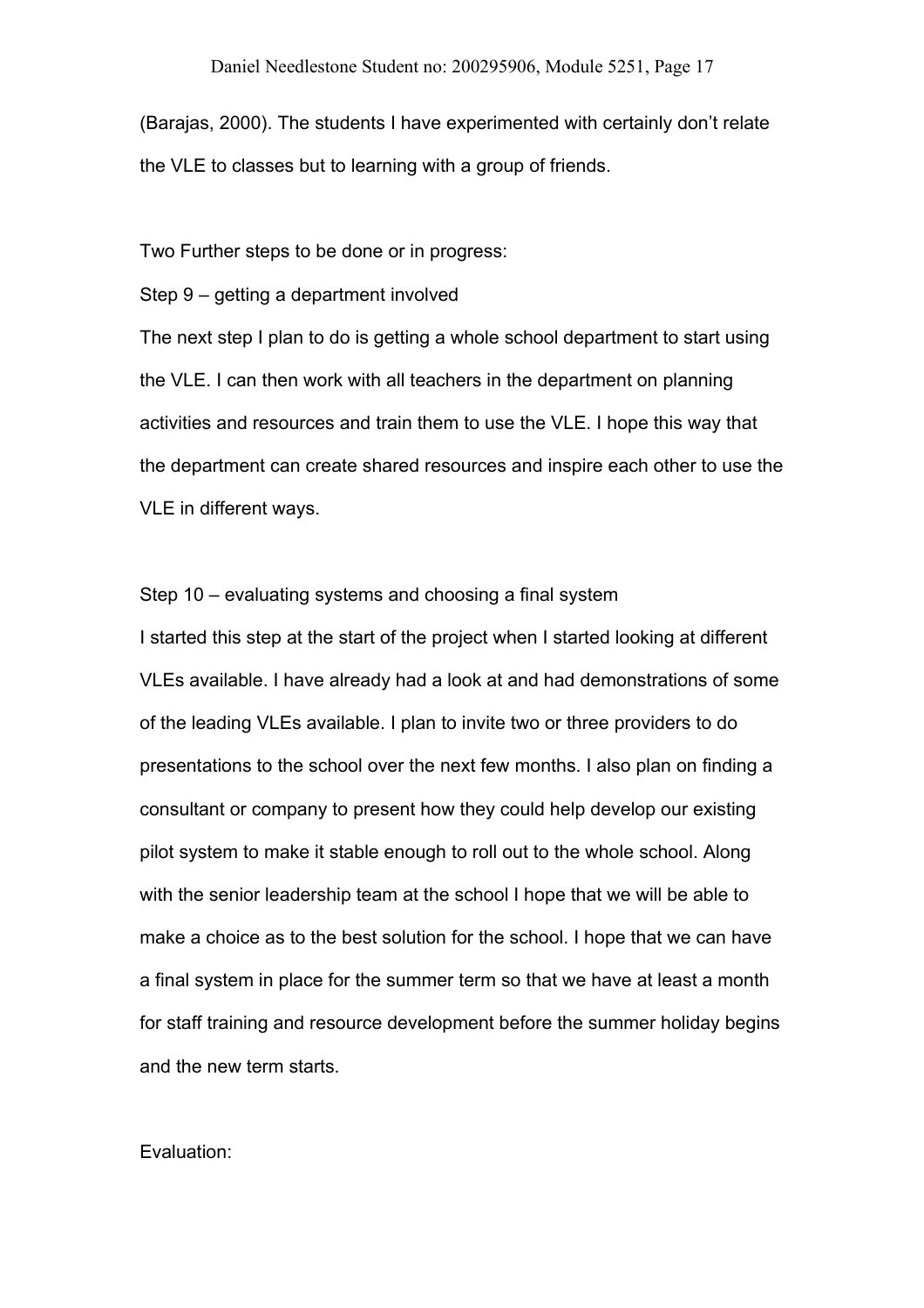In the previous discussion of the 10 steps in implementation I have already mentioned the results so far of each step. Setting success criteria for evaluation is very difficult. At the start of my project no specific success criteria were placed upon me by the school. I could measure success on the number of pupils (201) or teachers (22) registered to the system, the number of courses (28), the number of learning objects (293) or the amount of activity (an average of 22 logons a week over 6 months). I feel these statistics do not prove anything as what I am trying to do is not to get big numbers but to gradually change the culture of learning in the school. A better yardstick of success keeping this in mind could be

1. Student attitude and use of VLE

2. Staff attitude and use of VLE:

3. Senior management attitude and use of VLE:

4. Personal experience gained:

To rate these summatively would require surveys or focus groups which may well happen in the future but I can give a fair analysis from the experiences mentioned above.

1. Students: Students have been enthusiastic to try and use the virtual learning environment but enthusiasm seems to wane quite quickly. I feel that students are ready to embrace the VLE for handing in work, out of school learning and revision and as a social space. What are holding them back are the lack of opportunities in school and the lack of activities available. I hope that with a summer of preparation staff will be able to start the next academic year with a wide range of courses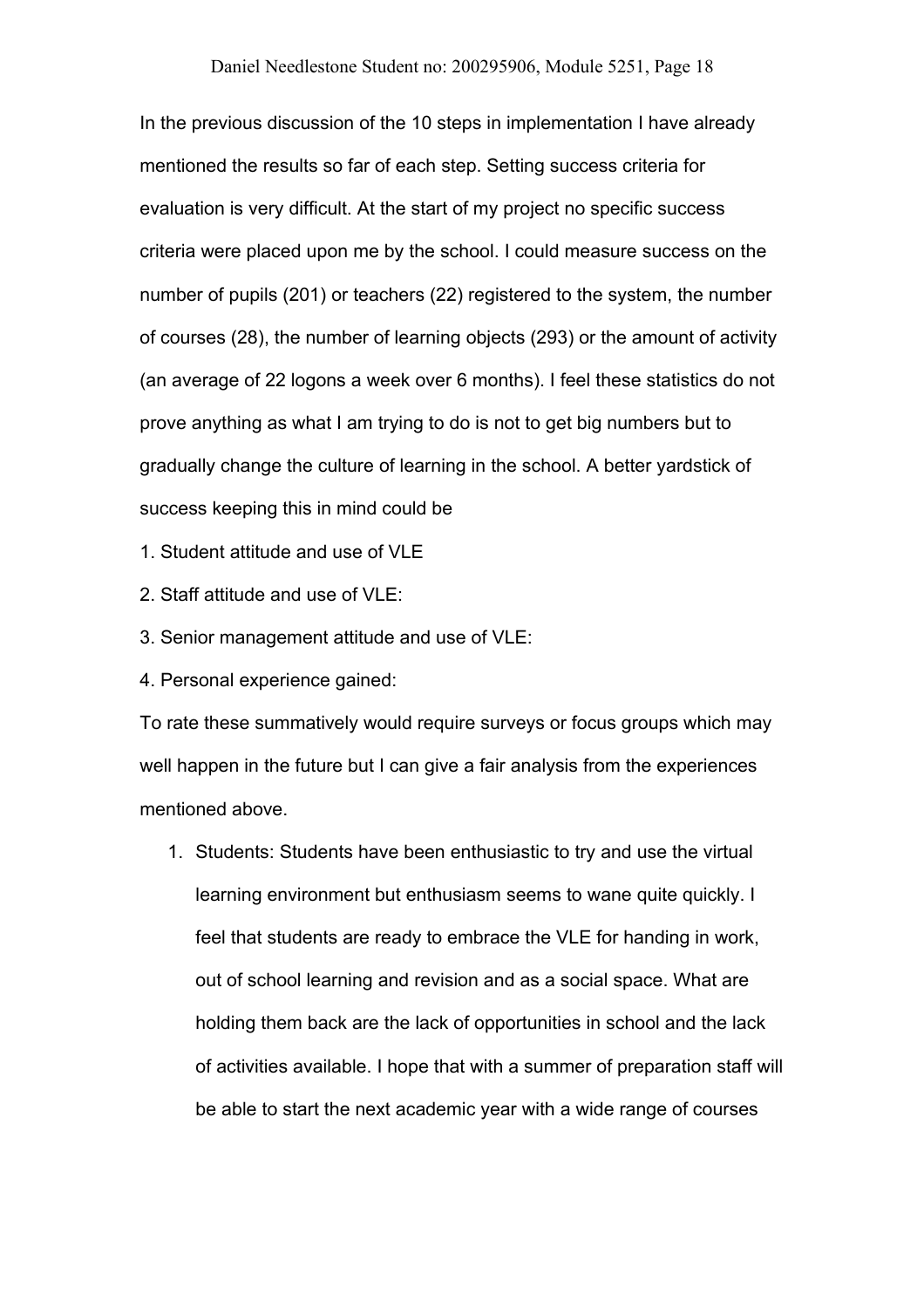and materials that I hope will keep students using the VLE for a range of regular activities.

- 2. Staff: Staff in general have been very receptive of the idea and features it has to offer. This echoes national experiences (Becta c). Many want to use technology in classes and want to make lesson resources available at home but have been held back by not having time to experiment. I feel teachers are more positive as the system has not been forced upon them thought that could just be because I have not had any negative comments. I do feel there is still a long way to go in raising awareness of the opportunities that VLEs have to offer students. There is a lack of awareness as to how VLEs could help teachers share ideas and resources and innovate in the classroom and there is certainly more staff training needed. Branding phrases about like a change of pedagogy could be unsettling for staff but a change in the way teachers teach will eventually be necessary for real change to happen (Lennon, 2003).
- 3. Senior management: Senior management in the school have been supportive but I'm still not sure all of the key players have a vision for how a VLE can change a school and how much effort is needed to get it there. My plans for getting demonstrations of various systems may increase this awareness as could more examples of good practice. There is also a lack of awareness as to how VLEs could be used for some administration matters like copying and distributing school policies and minutes for meetings. This is because my focus has been on using the VLE for teaching but changing some administration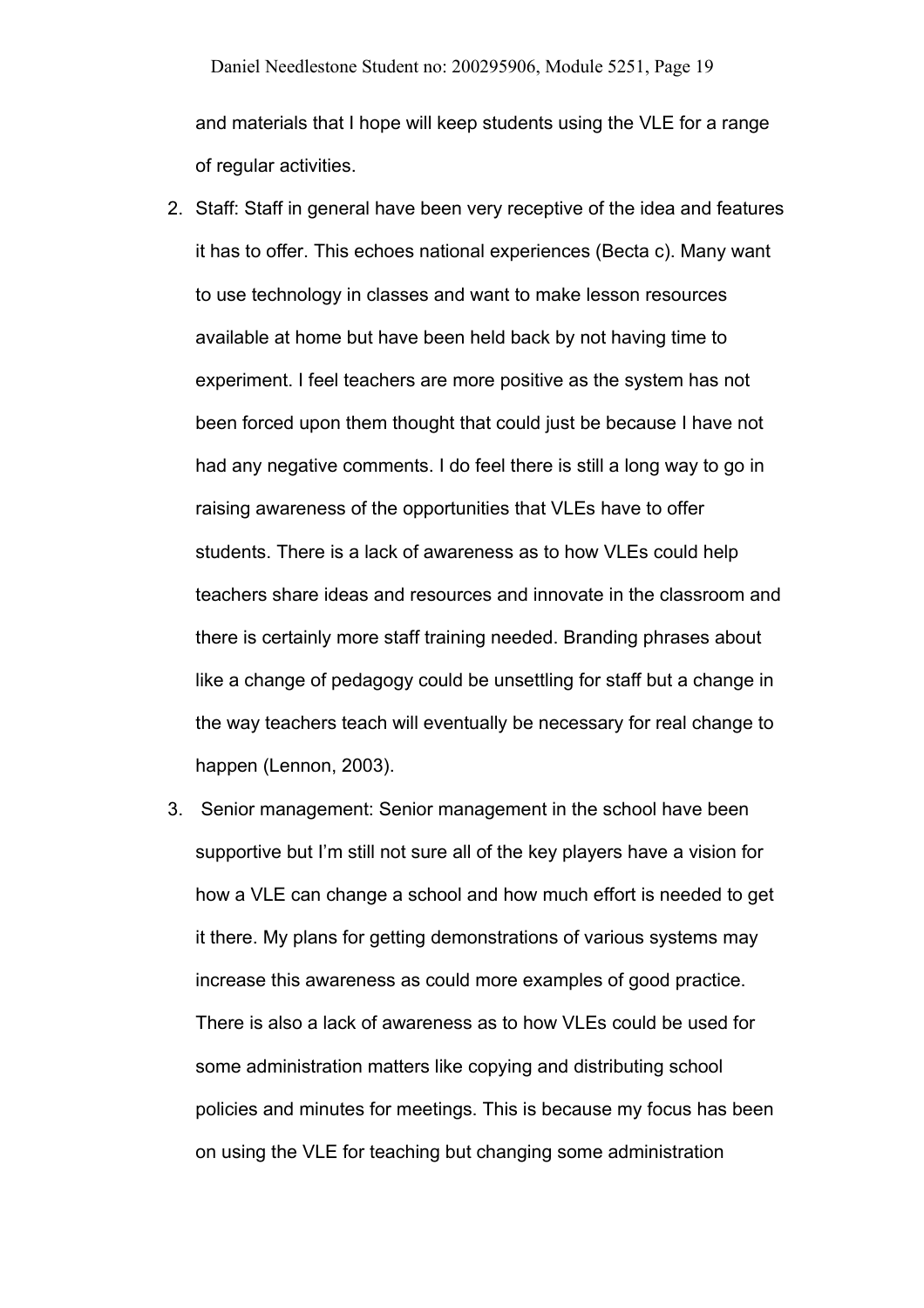Daniel Needlestone Student no: 200295906, Module 5251, Page 20 processes to focus them around the VLE could get more staff onboard (YHGfL, 2007).

4. Personal Experience Gained: The whole process has been enormously educational for me both in terms of knowledge and experience. I started as a beginner and I would know consider myself knowledgeable on the topic of VLEs in schools. I started with vague ideas of what the job would entail or how to move forward. I now know that the project is both long term and complicated but I have an idea of how to move on in the future.

Conclusions and Looking Forward:

Conclusions looking at the progress of implementation of VLEs tend to be inconclusive (Boyle, 2005 and YHGfL, 2007). Technologies have a habit of changing and when you combine that with the long term process of changing the way teachers teach and learners learn you have a change without a definite end. My initiative is very much at the beginning and my report on it has only mentioned a few key issues. If I was to start the process again there are only minor things I would change as the process has largely been about learning and experimentation. Maybe my expectations were unrealistically low but I view all of the steps taken after step four to be successes that have exceeded my initial expectations and plans. Not every step has gone smoothly but something has been learnt from each one. The implementation process I have described has really only given a taster of the major parts of the implementation.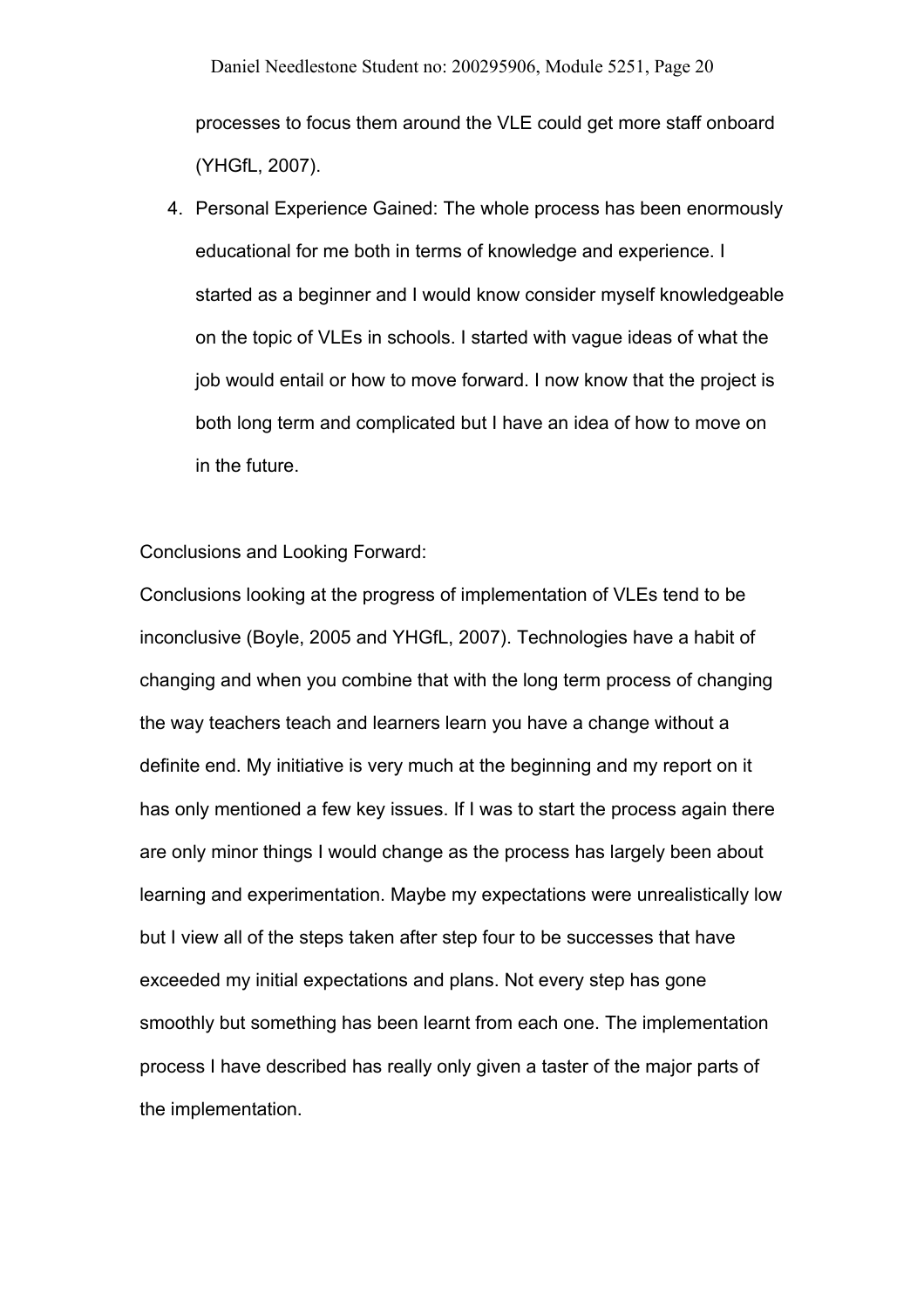To conclude I have listed a range of ideas that I am planning or hope to try through the next 10 or so steps of the implementation. They are not in any idea of importance or timescale but then I don't yet know which will be the drop in the ocean and which the tidal wave.

Trying the VLE with younger students: The new year 7 students in the school come in with far fewer preconceptions and a far greater enthusiasm for learning than older hardened students. I am interested to see how they take to a VLE and how responsibly they use it.

Training students: Students need training to use a new system just like staff (Becta c). VLE lessons may need to be built into the school curriculum.

Rollout across the school: Adding every student and teacher in the school is the next big step and will be where the successes or failures of earlier work will start to show.

Multimedia station: Teachers need to provide new and interesting activities to engage both themselves and students (Lennon, 2003). A workstation for creating multimedia could help teachers create exciting content for a VLE.

Computers for students: Giving students laptops or providing more computers could transform the way ICT and a VLE are used by pupils in lessons and at home.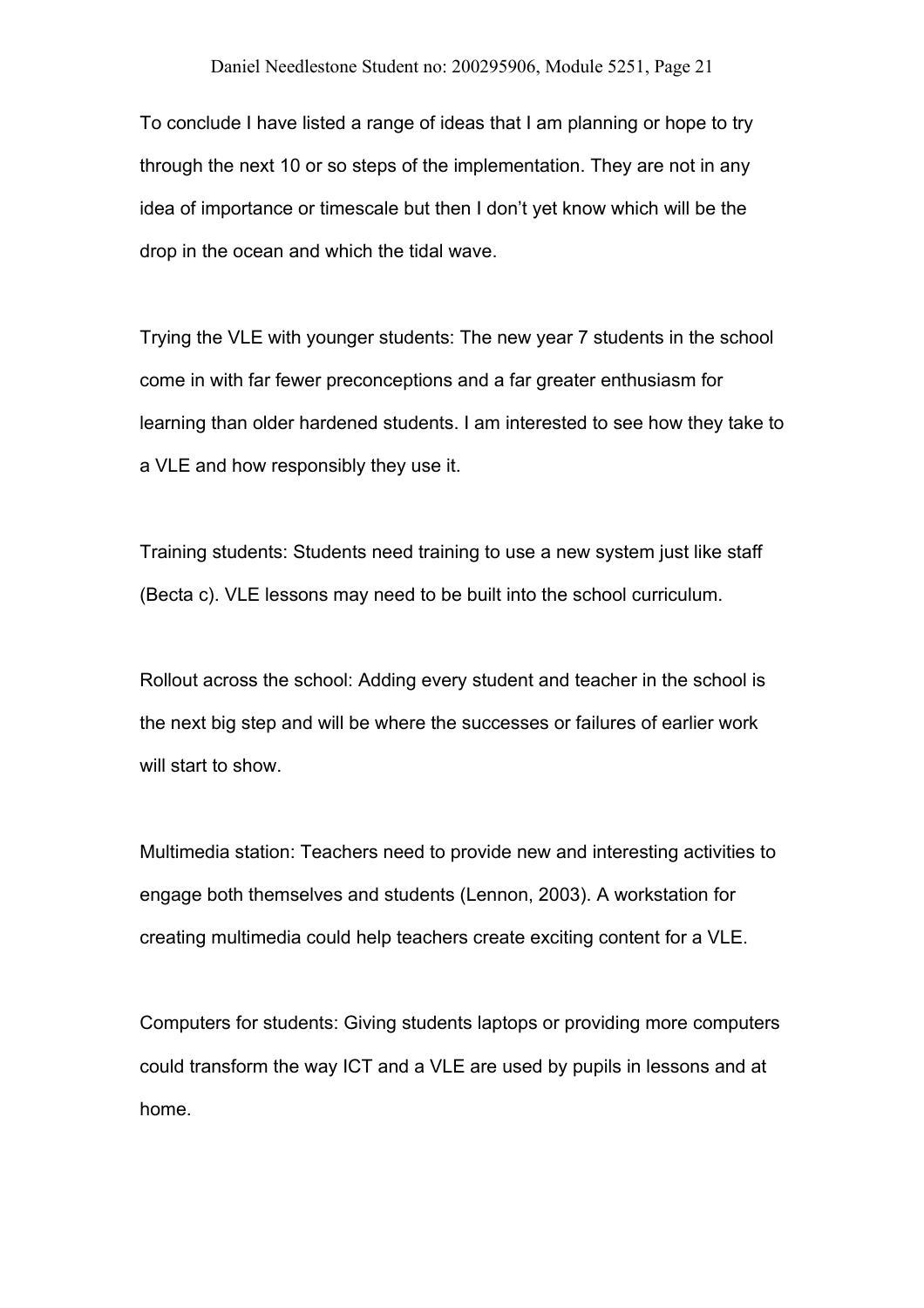Parents: Parent access to VLE could help them share in their child's learning at home.

Designing for accessibility: The school VLE should be accessible to as wide a range of students as possible.

School development plan: Making a VLE part of a school development plan guarantees that it will not be ignored by key staff during the year.

Development time for staff: Lack of time is top of a list of reasons staff do not use VLEs (Becta c). Giving staff time to develop skills, resources and new pedagogies helps to get rid of this barrier.

Buying in content: Commercial content is gradually becoming more readily available for VLEs.

Bibliography:

Barajas, M. & Owen, M. (2000) 'Implementing Virtual Learning Environments: Looking for Holistic Approach', Journal of Educational Technology and Society, 3 (3), 39-53.

Barham, P. (2007), 'Rickmansworth School KS3 Pupil Internet Survey', available from [dneedlestone@rickmansworth.herts.sch.uk](mailto:dneedlestone@rickmansworth.herts.sch.uk)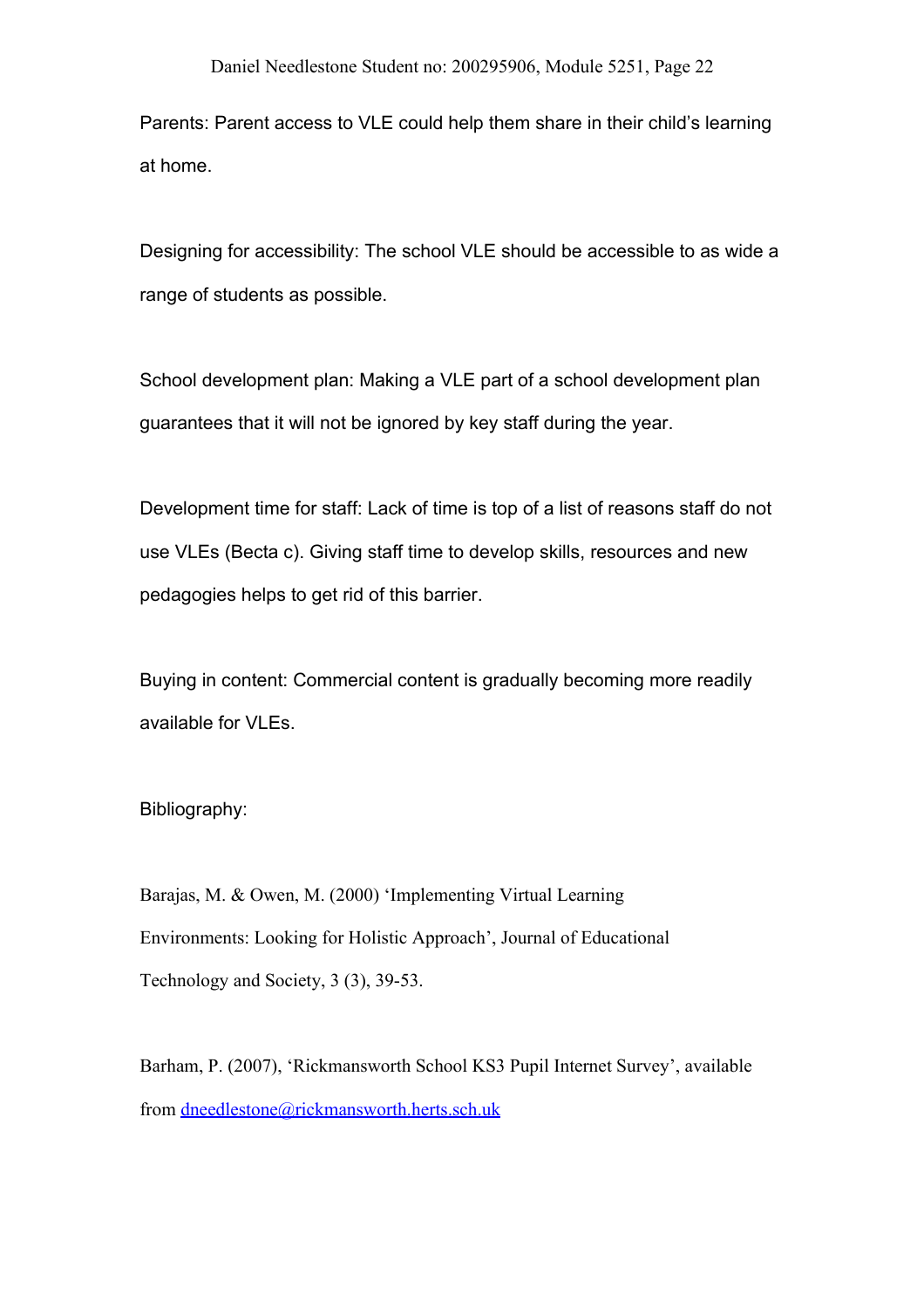Becta(a) (2004) 'What the Research Says about Virtual Learning Environments in Teaching and Learning – 2<sup>nd</sup> edition', [www.becta.org.uk/research](http://www.becta.org.uk/research). (last accessed February 2008).

Becta(b) (2005), 'Harnessing Technology', [www.dfes.gov.uk/publications/e-strategy](http://www.dfes.gov.uk/publications/e-strategy) (last accessed February 2008).

 $Becta(c)$  (date unknown) 'A review of the research literature on the use of managed learning environments and virtual learning environments in education, and a consideration of the implications for schools in the United Kingdom' [www.becta.org.uk/page\\_documents/research/VLE\\_report.pdf](http://www.becta.org.uk/page_documents/research/VLE_report.pdf) (last accessed February 2008).

Becta (d) 'Learning Platform Services Framework suppliers' [http://localauthorities.becta.org.uk/index.php?section=pf&catcode=ls\\_pict\\_06&rid=1](http://localauthorities.becta.org.uk/index.php?section=pf&catcode=ls_pict_06&rid=13139) [3139](http://localauthorities.becta.org.uk/index.php?section=pf&catcode=ls_pict_06&rid=13139) (last accessed February 2008)

Boyle, F. (2005) 'The implementation of a VLE: not so virtual after all', Serials: The Journal for the Serials Community, Volume 18, Number 3, pp179 to 183.

Cisco (2006) 'Technology in Schools, What the Research Says' <http://www.cisco.com/web/strategy/docs/education/TechnologyinSchoolsReport.pdf> (last accessed February 2008)

Deadman, G. (2007) 'Roles of Staff – Learning Platform', Lewisham LEA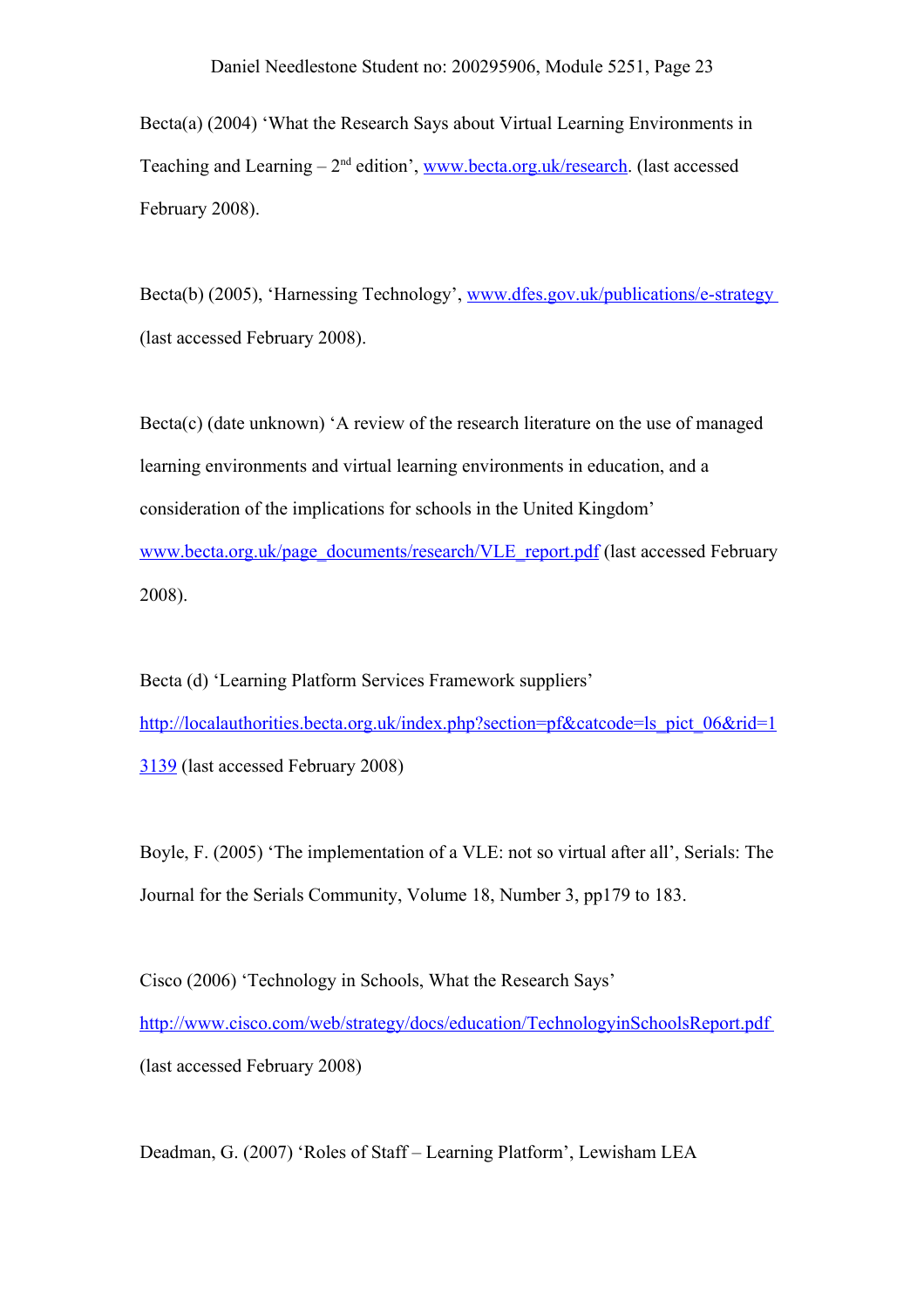[http://www.lgfl.net/lgfl/leas/lewisham/communities/ICT/resources/Learning\\_Platform](http://www.lgfl.net/lgfl/leas/lewisham/communities/ICT/resources/Learning_Platform/Roles_of_Staff_LearningPlatform.doc) [/Roles\\_of\\_Staff\\_LearningPlatform.doc](http://www.lgfl.net/lgfl/leas/lewisham/communities/ICT/resources/Learning_Platform/Roles_of_Staff_LearningPlatform.doc) (last accessed February 2008)

DFES(a) (2003) 'Towards a Unified E-learning Strategy' [http://www.dfes.gov.uk/consultations/downloadableDocs/towards%20a%20unified%](http://www.dfes.gov.uk/consultations/downloadableDocs/towards a unified e-learning strategy.pdf) [20e-learning%20strategy.pdf](http://www.dfes.gov.uk/consultations/downloadableDocs/towards a unified e-learning strategy.pdf) (last accessed February 2008).

DFES(b) (2005), Learning Platforms, Secondary, Making IT Personal, [http://publications.teachernet.gov.uk/default.aspx?PageFunction=downloadoptions&P](http://publications.teachernet.gov.uk/default.aspx?PageFunction=downloadoptions&PageMode=publications&ProductId=DfES+2102+2005&) [ageMode=publications&ProductId=DfES+2102+2005&](http://publications.teachernet.gov.uk/default.aspx?PageFunction=downloadoptions&PageMode=publications&ProductId=DfES+2102+2005&) (last accessed February 2008).

Green, H., Facer, K. & Rudd, T. with Dillon, P & Humphreys, P. (2005) 'Personalisation and Digital Technologies', Futurelab [http://www.futurelab.org.uk/resources/documents/opening\\_education/Personalisation](http://www.futurelab.org.uk/resources/documents/opening_education/Personalisation_report.pdf) report.pdf (last accessed February 2008).

Ingraham, B., Watson, B., McDowell, L., Brockett, A., & Fitzpatrick, S. (2002). 'Evaluating and implementing learning environments: A United Kingdom experience.' Educational Technology Review, [Online serial], 10(2), 28-51.

Jenkins, M. Armitage, S. (2002) 'Implementing and supporting virtual learning environments (VLES)', ASCILITE

<http://www.ascilite.org.au/conferences/auckland02/proceedings/papers/099.pdf>(last accessed February 2008)